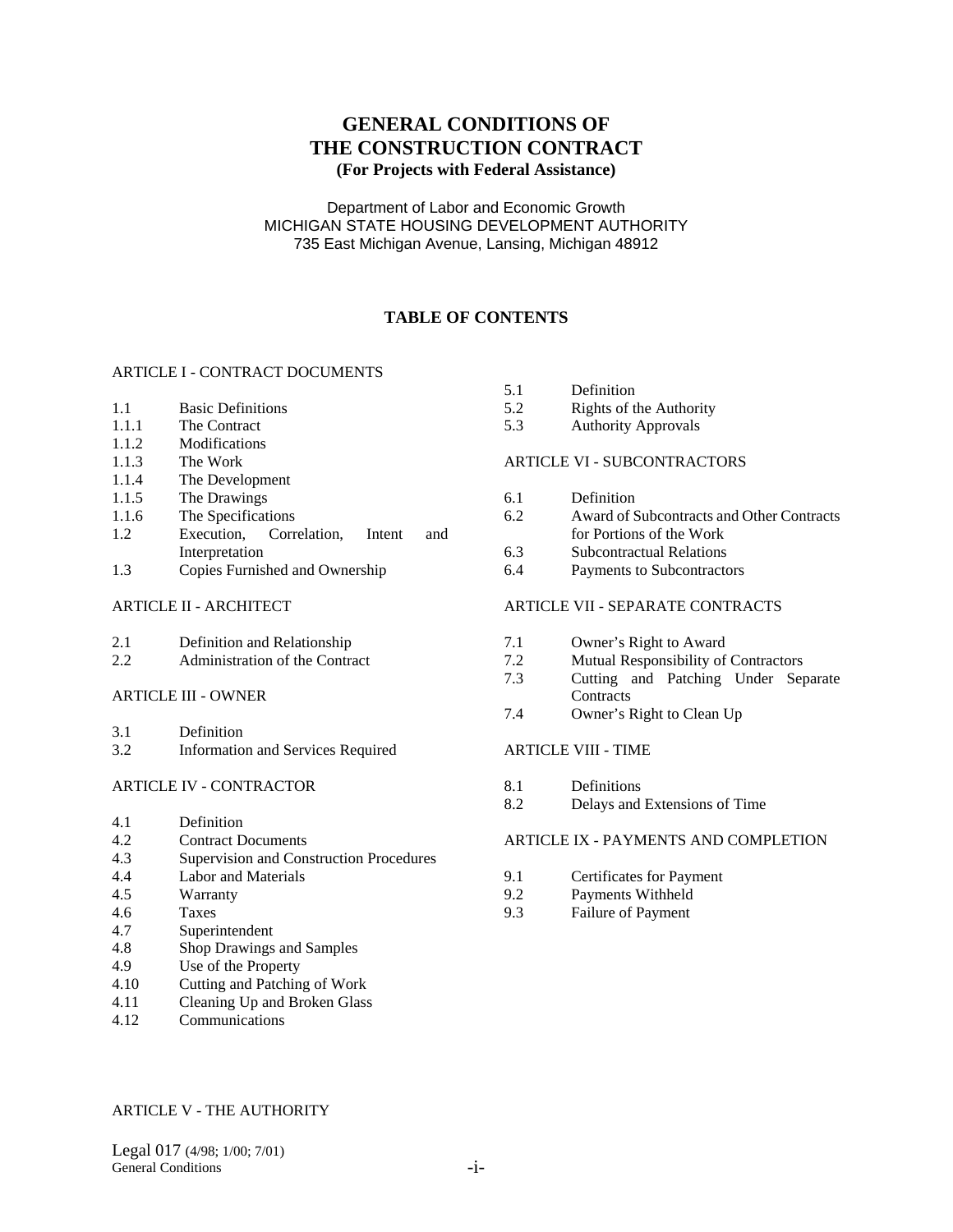#### ARTICLE X - FINAL COMPLETION AND COST **CERTIFICATION**

- 10.1 Final Completion
- 10.2 As-Built Survey
- 10.3 Actual Cost of Construction

#### ARTICLE XI - PROTECTION OF PERSONS AND **PROPERTY**

- 11.1 Safety of Persons and Property
- 11.2 Emergencies

#### ARTICLE XII - CHANGES IN THE WORK

- 12.1 Change Orders
- 12.2 Claims for Additional Cost or Time
- 12.3 Minor Changes in the Work
- 12.4 Filed Orders
- 12.5 Unforeseen Conditions

#### ARTICLE XIII - UNCOVERING AND CORRECTION OF WORK

- 13.1 Uncovering of Work
- 13.2 Correction of Work
- 13.3 Owner's Acceptance of Defective or Nonconforming Work

#### ARTICLE XIV - DISPUTES AND ARBITRATION

- 14.1 Disputes Over Proper Performance of the Work
- 14.2 Disputes Over Other Matters
- 14.3 Continuation of the Work

#### ARTICLE XV - EMPLOYMENT PRACTICES

- 15.1 Provisions Required by Federal Law
- 15.2 Inclusion of Provisions in Subcontracts
- 15.3 Authority Equal Employment Opportunity
- 15.4 Enforcement

#### ARTICLE XVI - SUBCONTRACTS AND **ASSIGNMENTS**

- 16.1 Subcontracts
- 16.2 Subcontractors to be Obligated to Owner and Authority
- 16.3 Inspection of Subcontractor's Records
- 16.4 Subcontract Provisions
- 16.5 Contractor Assistance Program (CAP)

#### ARTICLE XVII - INSURANCE

- 17.1 Type and Amount
- 17.2 Form, Companies and Original Policies
- 17.3 Uninsured Claims

#### ARTICLE XVIII - MISCELLANEOUS PROVISIONS

- 18.1 Law of the Place
- 18.2 Successors and Assigns
- 18.3 Claims for Damages
- 18.4 Royalties and Patents
- 18.5 Tests
- 18.6 Interest
- 18.7 Job Sign
- 18.8 Rights and Remedies
- 18.9 Subheadings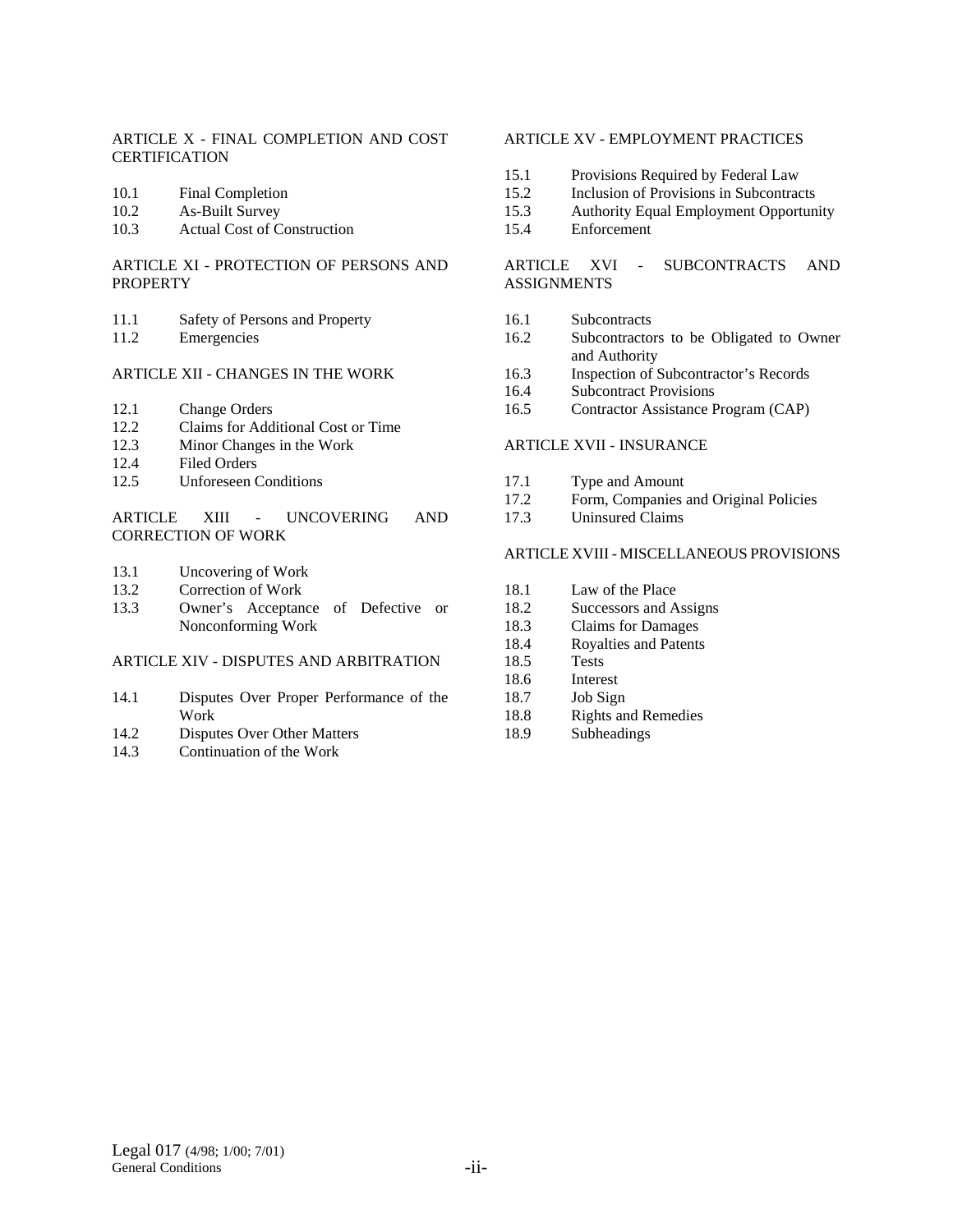# **GENERAL CONDITIONS OF THE CONSTRUCTION CONTRACT**

# **ARTICLE I - CONTRACT DOCUMENTS**

# 1.1 BASIC DEFINITIONS

1.1.1 The **Contract Documents** are defined in Section 101 of the Contract. The Contract Documents represent the entire and integrated agreement between the parties hereto and supersede all prior negotiations, representations, or agreements, either written or oral, including any bidding documents. The Contract Documents may be amended or modified only by a modification as defined in Section 1.1.2 hereof.

1.1.2 A **Modification** shall be part of the Contract Documents. A Modification is (1) a written amendment to the Contract Documents signed by both parties and approved by the Authority; (2) a Change Order under Section 13.1.2 hereof; (3) a written interpretation issued by the Architect pursuant to Section 1.2.4 hereof; or (4) a written order for a minor change in the Work issued by the Architect pursuant to Section 2.2.12 hereof. A Modification may be made only after execution of the Contract Documents.

1.1.3 The **Work** includes all labor, materials, supplies, tools, equipment, and professional and nonprofessional services, and includes the performance of all other acts and the supplying of all other things (including, but not limited to, all light, power, water and sanitary facilities for workmen during the progress of the Work) necessary to complete the Development as designed, including all materials and equipment incorporated or to be incorporated in such construction.

1.1.4 The **Development** is the total construction designed by the Design Architect and evidenced by the Contract Documents with all Modifications, if any, and includes the Property.

1.1.5 The **Drawings** are the graphic and pictorial portions of the Contract Documents described in Section 101 of the Construction Contract, showing the design, location and dimensions of the Work.

1.1.6 The **Specifications** are that portion of the Contract Documents described in Section 101 of the Construction Contract, consisting of the written requirements for materials, equipment, construction systems, standards and workmanship for the Work, and the performance of related services.

# 1.2 EXECUTION, CORRELATION, INTENT AND INTERPRETATION

1.2.1 The Contract Documents shall be signed by the Owner and Contractor, unless such document does not require the signature of one of the parties. If either the Owner or the Contractor or both do not sign any of the Contract Documents, those accepted for filing by the Authority shall control and be binding upon the parties.

1.2.2 All capitalized terms used in this document, if not defined herein, shall have the meaning ascribed to them in the Construction Contract. Words which have well-known technical or trade meanings are used herein in accordance with such recognized meanings.

1.2.3 The organization of the Specifications into divisions, sections and articles, and the arrangement of Drawings shall not control the Contractor in dividing the Work among Subcontractors or in establishing the extent of Work to be performed by any trade.

1.2.4 Written interpretations necessary for the proper execution or progress of the Work, in the form of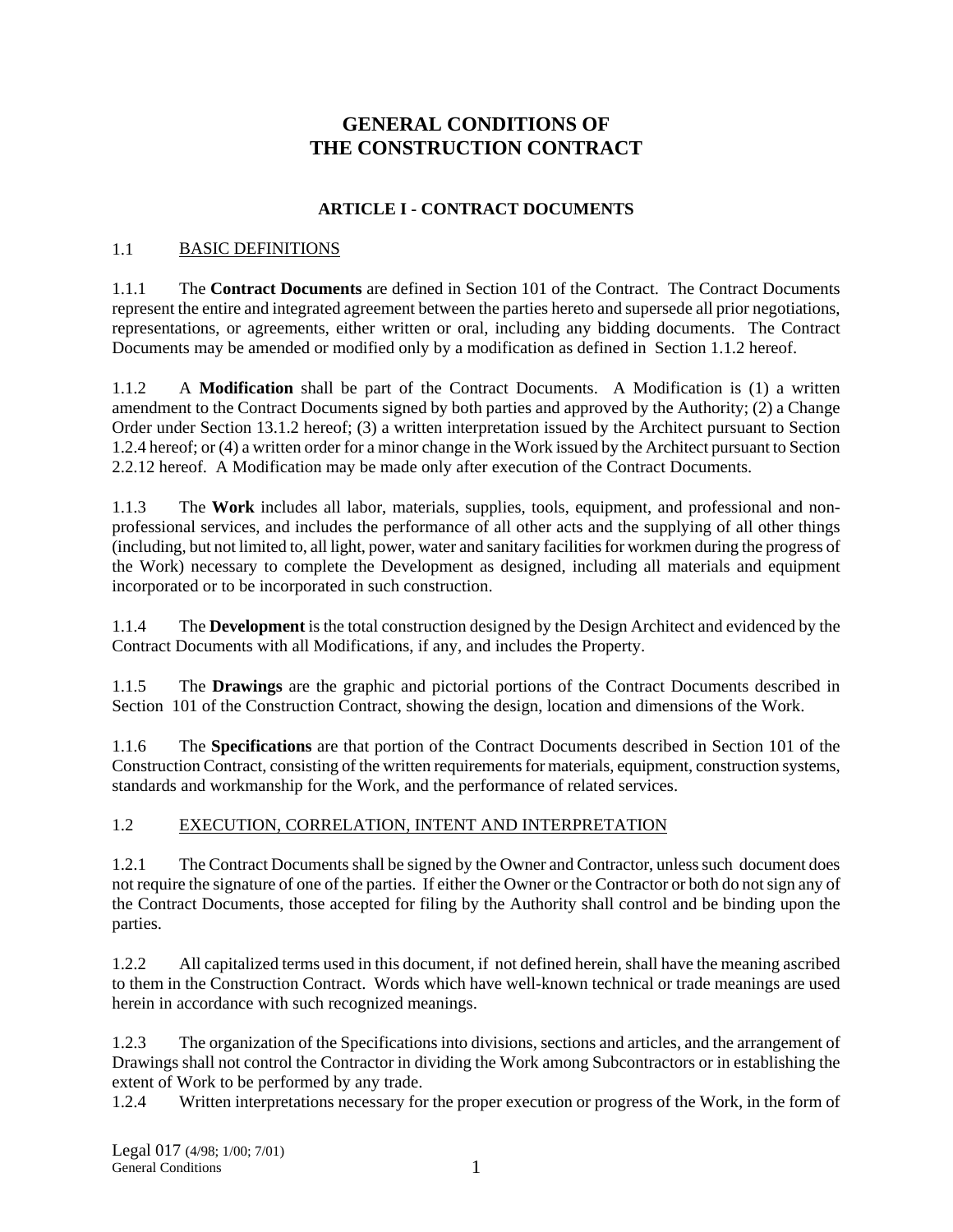drawings or otherwise, will be issued with reasonable promptness by the Architect and in accordance with any schedule agreed upon. Such interpretations shall be consistent with and reasonably inferable from the Contract Documents, and may be effected by Field Order.

## 1.3 COPIES FURNISHED AND OWNERSHIP

1.3.1 Unless otherwise provided in the Contract Documents, the Contractor shall be furnished, without charge, six (6) complete sets of the Drawings and Specifications.

1.3.2 All Drawings, Specifications and copies thereof furnished by the Architect are and shall remain the property of the Architect. They are not to be used on any other housing development, and, with the exception of one Contract set for each party to the Contract and one set for the Authority, are to be returned to the Architect on request at the completion of the Work.

# **ARTICLE II - ARCHITECT**

# 2.1 DEFINITION AND RELATIONSHIP

2.1.1 The term "Architect" shall mean the person or organization identified in the Construction Contract as the Architect administering the Construction Contract, and his authorized representative. The term "Design Architect" shall mean the Design Architect identified in the Construction Contract as having prepared the Drawings and Specifications and his authorized representative. The Architect is referred to throughout the Contract Documents as if singular in number.

2.1.2 When, in the course of the Work, the Architect is requested to perform work of the Design Architect or the Architect becomes aware of work to be performed by the Design Architect, it shall be the duty of the Architect to notify the Design Architect to perform such work, and the performance of such work by the Design Architect shall be coordinated with the performance of other elements of the Work. If the Design Architect is unable or unwilling to perform such design work, the Architect shall do so.

2.1.3 Nothing contained in the Contract Documents shall create any contractual relationship between the Architect and the Contractor.

## 2.2 ADMINISTRATION OF THE CONTRACT

2.2.1 The Architect will provide general administration of the Construction Contract, including performance of the functions hereinafter described.

2.2.2 The Architect will be the Owner's representative during construction and until final payment and for purposes of one or more inspections during the applicable warranty period. The Architect will have authority to act on behalf of the Owner to the extent provided in the Contract Documents, unless otherwise modified in writing, copies of which written modification shall be delivered to the Contractor and the Authority. The Architect will advise and consult with the Owner and the Authority, and all of the Owner's instructions to the Contractor shall be issued through the Architect.

2.2.3 The Architect shall at all times have access to the Work wherever it is in preparation and progress. The Contractor shall provide facilities for such access adequate for the Architect to perform his functions under the Contract Documents.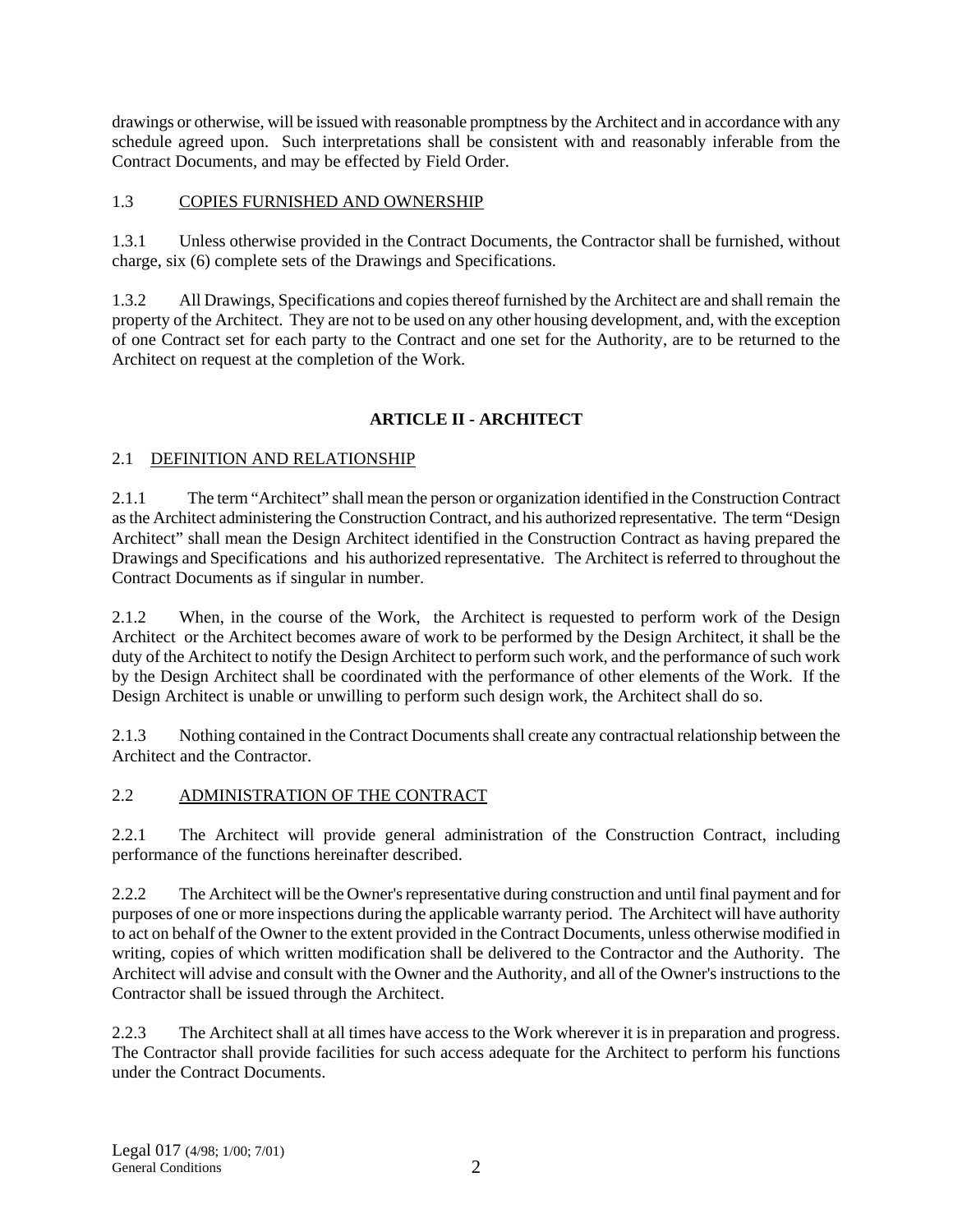2.2.4 The Architect will make periodic visits to the site to familiarize himself with the progress and quality of Work and to determine if the Work is proceeding in accordance with the Contract Documents. On the basis of his on-site observations, he will guard the Owner against defects and deficiencies in the Work of the Contractor. The Architect will not be required to make exhaustive or continuous on-site inspections to check the quality or quantity of the Work. The Architect will not be responsible for construction means, methods, techniques, sequences or procedures or for safety precautions and programs in connection with the Work, and he will not be responsible for the Contractor's failure to carry out the Work in accordance with the Contract Documents.

2.2.5 Based on the Architect's observations and the Contractor's application for payment on Form PSD 10:001 or CD 260, the Architect will determine the amounts owing to the Contractor and will execute the Certificate for Payment on the Application for Disbursement of Mortgage Loan Proceeds in accordance with Article X hereof.

2.2.6 The Architect will be, in the first instance, the interpreter of the Contract Documents and the judge of the performance thereunder by both the Owner and Contractor. In the event of a disagreement between the Architect and the Authority as to interpretation of the Contract Documents or as to performance of the Owner and Contractor thereunder, then the interpretation of the Authority shall control. The Architect will render promptly such interpretations as may be necessary for the proper execution or progress of the Work.

2.2.7 Claims, disputes and other matters in question between the Contractor and the Owner relating to the execution or progress of the Work or the interpretation of the Contract Documents shall be referred initially to the Architect for decision, which decision he will render promptly in writing.

2.2.8 All interpretations and decisions of the Architect shall be consistent with the intent of the Contract Documents. In his capacity as interpreter and judge, he will exercise his best efforts to insure faithful performance by both the Owner and the Contractor and will not show partiality to either.

2.2.9 The Architect's decisions in matters relating to artistic effect will be final if consistent with the intent of the Contract Documents except as provided in Section 2.2.18 hereof.

2.2.10 The Architect will have authority to reject Work which does not conform to the Contract Documents. Whenever, in his reasonable opinion, he considers it necessary or advisable to ensure the proper implementation of the intent of the Contract Documents, he will have authority to require the Contractor to stop the Work or any portion thereof, or to require special inspection of testing of the Work as provided in Section 18.5.2 hereof whether or not such Work be then fabricated, installed or completed. However, neither the Architect's authority to act under this Section 2.2.10 nor any decision made by him in good faith either to exercise or not to exercise such authority, shall give rise to any duty or responsibility of the Architect to the Contractor, any Subcontractor, any of their agents or employees, or any other person performing any of the Work.

2.2.11 The Architect will review Shop Drawings and Samples as provided in Sections 4.8.1 through 4.8.8 hereof inclusive.

2.2.12 The Architect will prepare Change Orders in accordance with Article XIII hereof, and will have authority to order minor changes in the Work as provided in Section 12.3.1 hereof.

2.2.13 The Architect will conduct inspections to determine the date of Final Completion as provided in the Construction Contract, will receive written guarantees and related documents required by the Contract and assembled by the Contractor, and will execute a final Certificate for Payment as required by the Construction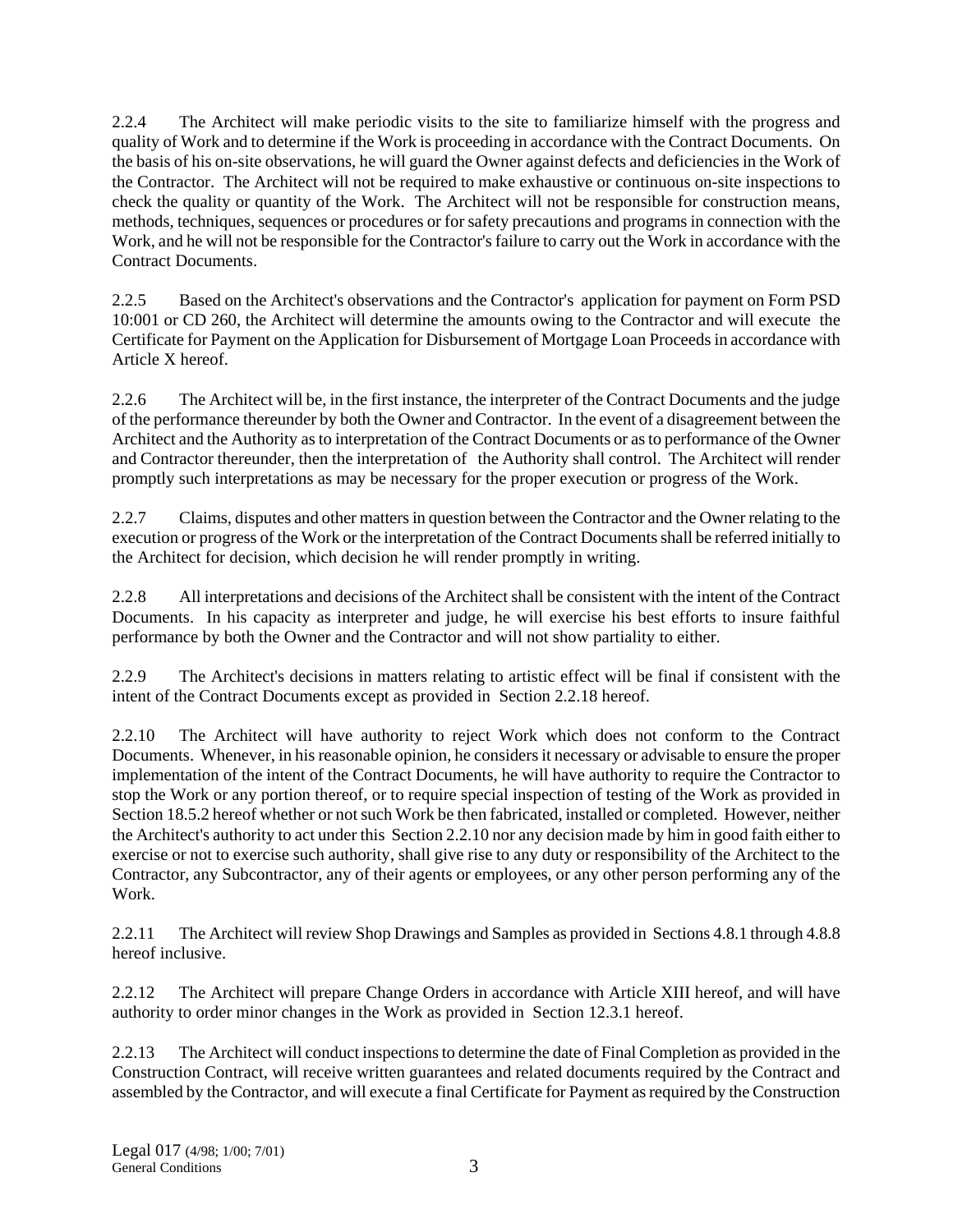Contract.

2.2.14 The duties, responsibilities and limitations of authority of the Architect as the Owner's representative during construction as set forth in these General Conditions will not be modified or extended without written consent of the Owner, the Architect and the Authority, a copy of which written consent shall be provided to the Contractor.

2.2.15 The Architect will not be responsible for the acts or omissions of the Contractor, any Subcontractors, or any of their agents or employees, or any other persons performing any of the Work.

2.2.16 In case of the termination of the employment of the Architect, the Owner shall appoint an architect as to whom the Contractor and the Authority make no reasonable objection, whose status under the Contract Documents shall be that of the former Architect.

2.2.17 The Architect immediately shall furnish the Owner and the Authority with copies of all Field Orders, proposed Change Orders, proposed Orders for Extra Work, interpretations and all other documents prepared and executed by him during the construction period and until final payment.

2.2.18 The Architect will furnish all color and material samples to the Authority or its representative. The Architect's decision regarding color or material samples shall be subject to the approval of the Authority.

# **ARTICLE III - OWNER**

## 3.1 DEFINITION

3.1.1 The Owner is the person or organization identified as such in the Construction Contract and is referred to throughout the Contract Documents as if singular in number and masculine in gender. The term Owner means the Owner or his authorized representative.

### 3.2 INFORMATION AND SERVICES REQUIRED OF THE OWNER

3.2.1 The Owner shall furnish an initial survey describing the physical characteristics, legal description, easements, boundaries and utility locations for the Property.

3.2.2 Except for those fees and permits paid for and provided by the Contractor pursuant to the Construction Contract, the Owner shall secure and pay for all zoning and planning approvals, easements, taxes, assessments and all other permits, approvals and fees necessary for permanent structures or permanent changes in existing facilities.

3.2.3 Information or services under the Owner's control shall be furnished by the Owner with reasonable promptness to avoid delay in the orderly progress of the Work.

3.2.4 The Owner shall issue all instructions to the Contractor through the Architect.

3.2.5 The foregoing are in addition to other duties and responsibilities of the Owner.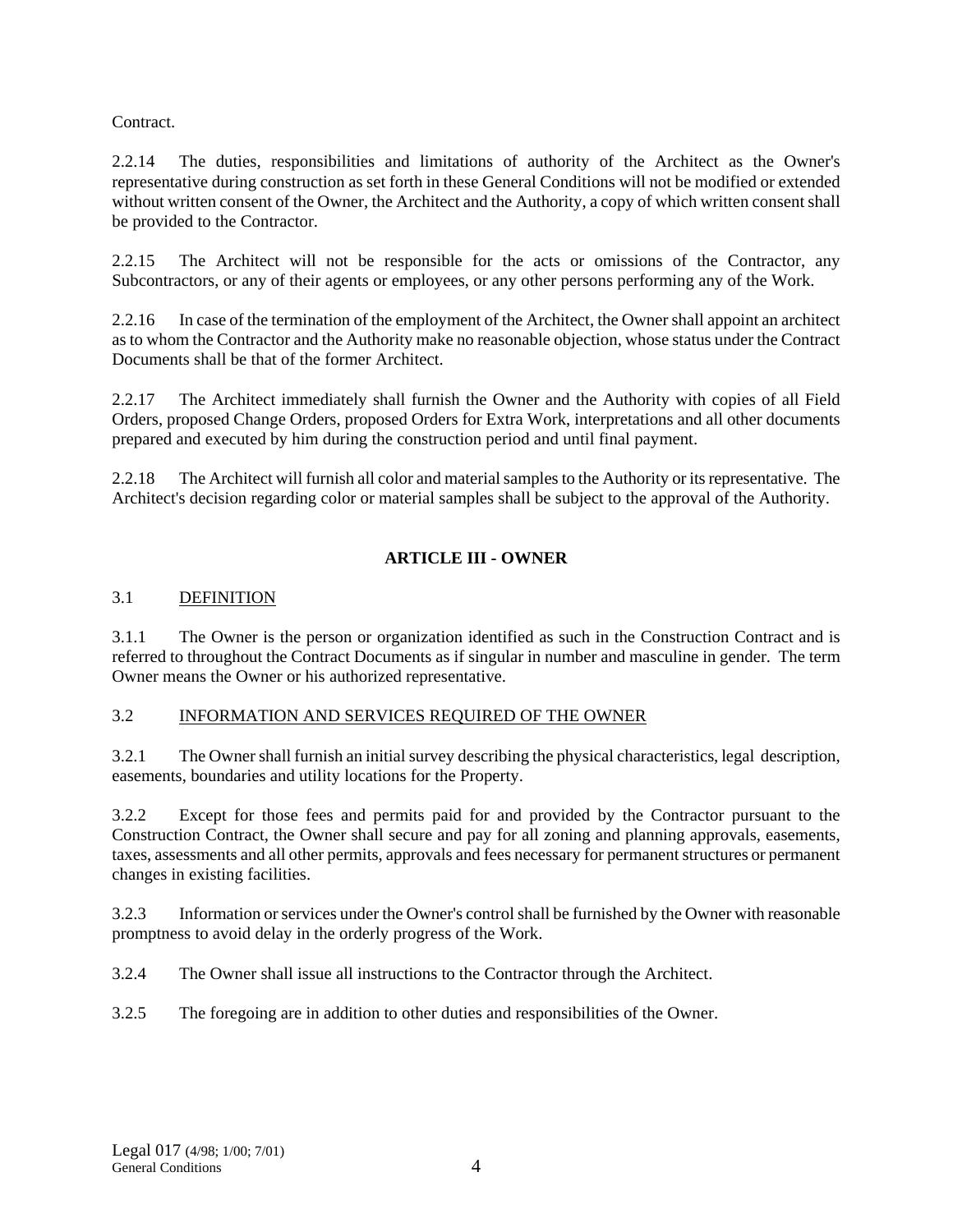## **ARTICLE IV - CONTRACTOR**

## 4.1 DEFINITION

4.1.1 The Contractor is the person or organization identified as such in the Construction Contract and is referred to throughout the Contract Documents as if singular in number and masculine in gender. The term Contractor means the Contractor or his authorized representative.

## 4.2 CONTRACT DOCUMENTS

4.2.1 The Contractor shall carefully study and compare the Construction Contract, these General Conditions, the Drawings and Specifications, and all Addenda and Modifications and shall at once report to the Architect any error, inconsistency or omission he may discover. The Contractor shall do no Work without consulting the Drawings and Specifications and any Addenda or Modifications.

4.2.2 If the Contractor observes that the Drawings and Specifications are at variance with any applicable codes, laws, ordinances, rules or regulations, or protective covenants, it shall notify promptly the Architect and the Authority in writing, and any necessary changes shall be made as provided in the Contract Documents for changes in the Drawings and Specifications. If the Contractor performs any Work knowing it to be contrary to such codes, laws, ordinances, rules or regulations, or protective covenants without giving such notice to the Architect and the Authority, it shall bear all cost arising therefrom, including the cost of correcting any such Work

4.2.3 The Contractor shall prepare and submit to the Architect and the Authority an estimated progress schedule for the Work, for their approval. The progress schedule shall be related to the entire Development to the extent required by the Contract Documents. This schedule shall indicate the dates for the starting and completion of the various stages of construction and shall be revised as required by the conditions of Work, subject to the approval of the Architect and the Authority.

4.2.4 The Contractor shall maintain at the site for the Owner and the Authority one copy of all Drawings, Specifications, Addenda, approved Shop Drawings, Change Orders and other Modifications, in good order and marked to record all changes made during construction. These shall be available to the Architect and the Authority. The Drawings, marked to record all changes made during construction, shall be delivered to the Architect for the Owner upon completion of the Work.

### 4.3 SUPERVISION AND CONSTRUCTION PROCEDURES

4.3.1 The Contractor shall supervise and direct the Work, using his best skill and attention. He shall be solely responsible for all construction means, methods, techniques, sequences and procedures and for coordinating all portions of the Work under the Contract Documents. The Contractor shall give all required notices and shall comply with all applicable codes, laws, ordinances, rules, and regulations, and protective covenants, including all laws and regulations governing occupational safety and health. The Contractor shall notify immediately the Owner and the Authority of the delivery of all permits, licenses, certificates of inspection, certificates of occupancy, and any other such certificates and instruments required by law, regardless of to whom issued, and shall cause them to be displayed to the Owner and the Authority upon request.

4.3.2 The Contractor shall assume full responsibility for the maintenance of all landscaping which may be required by Drawings and Specifications until Final Completion, unless the Owner consents in writing to the Owner's assumption of such responsibility prior to Final Completion. The Contractor will provide safe and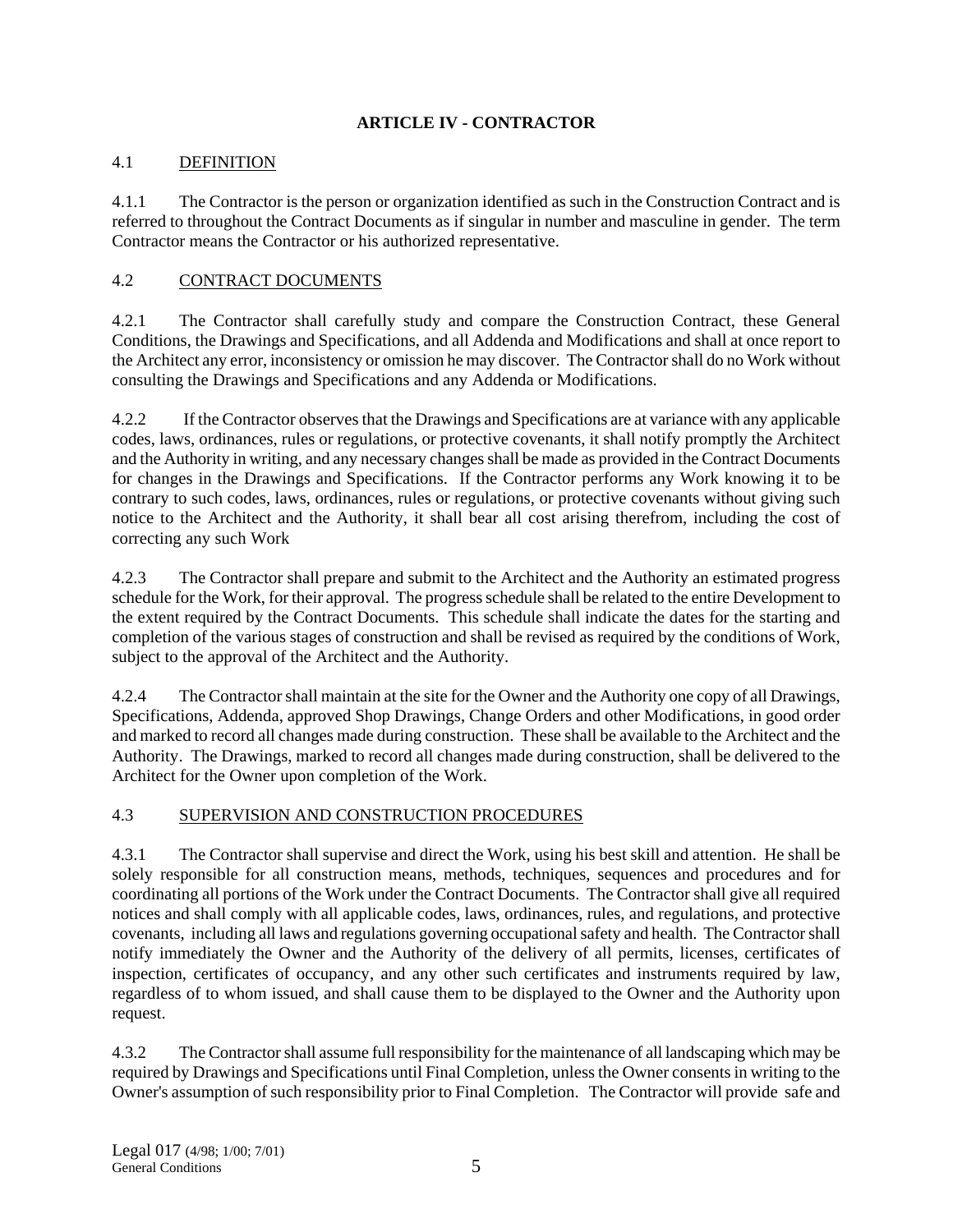adequate approaches and assure uninterrupted access to all dwelling units which have been approved for occupancy by the Authority, turned over to and accepted by the Owner.

4.3.3 The Contractor shall be responsible to the Owner for the acts omissions of all his employees, all subcontractors and all sub-Subcontractors, their agents and employees, and all other persons performing any of the Work under a Contract with the Contractor. The Contractor shall enforce strict discipline and good order among his employees.

4.3.4 The Contractor shall be responsible for initiating, maintaining and supervising all safety precautions and programs in connection with the Work.

# 4.4 LABOR AND MATERIALS

4.4.1 Unless otherwise specifically noted, the Contractor shall provide and pay for all labor, materials, all building and other permits, licenses, tools, equipment, machinery, water, heat, utilities, transportation, temporary structures and other facilities and services necessary for the proper execution and completion of the Work and the construction of the Development.

# 4.5 WARRANTY

4.5.1 The Contractor warrants to the Owner and the Architect that all materials and equipment furnished under this Contract will be new unless otherwise specified by the Contract Documents and that all Work will be of good quality, free from faults and defects and in conformance with the Contract Documents. All Work not so conforming to these standards including substitutions not properly approved and authorized, may be considered defective. If required by the Architect or the Authority, the Contractor shall furnish satisfactory evidence as to the kind and quality of the Work.

4.5.2 The Contractor shall assign to the Owner all rights under any manufacturer's warranty or materials, equipment or appliances purchased for and incorporated or installed in the Development. The assignment shall be made at the time of application for final payment, however the assignment shall not relieve the Contractor of any such obligation under the Guarantee set forth in Section 13.2.1.

4.5.3 The Warranty provided in this Section 4.5 shall be in addition to and not in limitation of any other Warranty or remedy required or provided by law or by the Contract Documents, specifically the Guarantee set forth in Section 13.2.1.

# 4.6 TAXES

4.6.1 The Contractor shall pay all sales, consumer, use and other similar taxes required by law.

### 4.7 SUPERINTENDENT

4.7.1 The Contractor shall employ a competent superintendent and necessary assistants who shall be in attendance at the Development site during the progress of the Work. The superintendent shall be satisfactory to the Architect, and shall not be changed except with the consent of the Architect, unless the superintendent proves to be unsatisfactory to the Contractor and ceases to be in his employ. The superintendent shall represent the Contractor and all communications given to the superintendent shall be as binding as if given to the Contractor. Important communications will be confirmed in writing. Other communications will be so confirmed on written request in each case.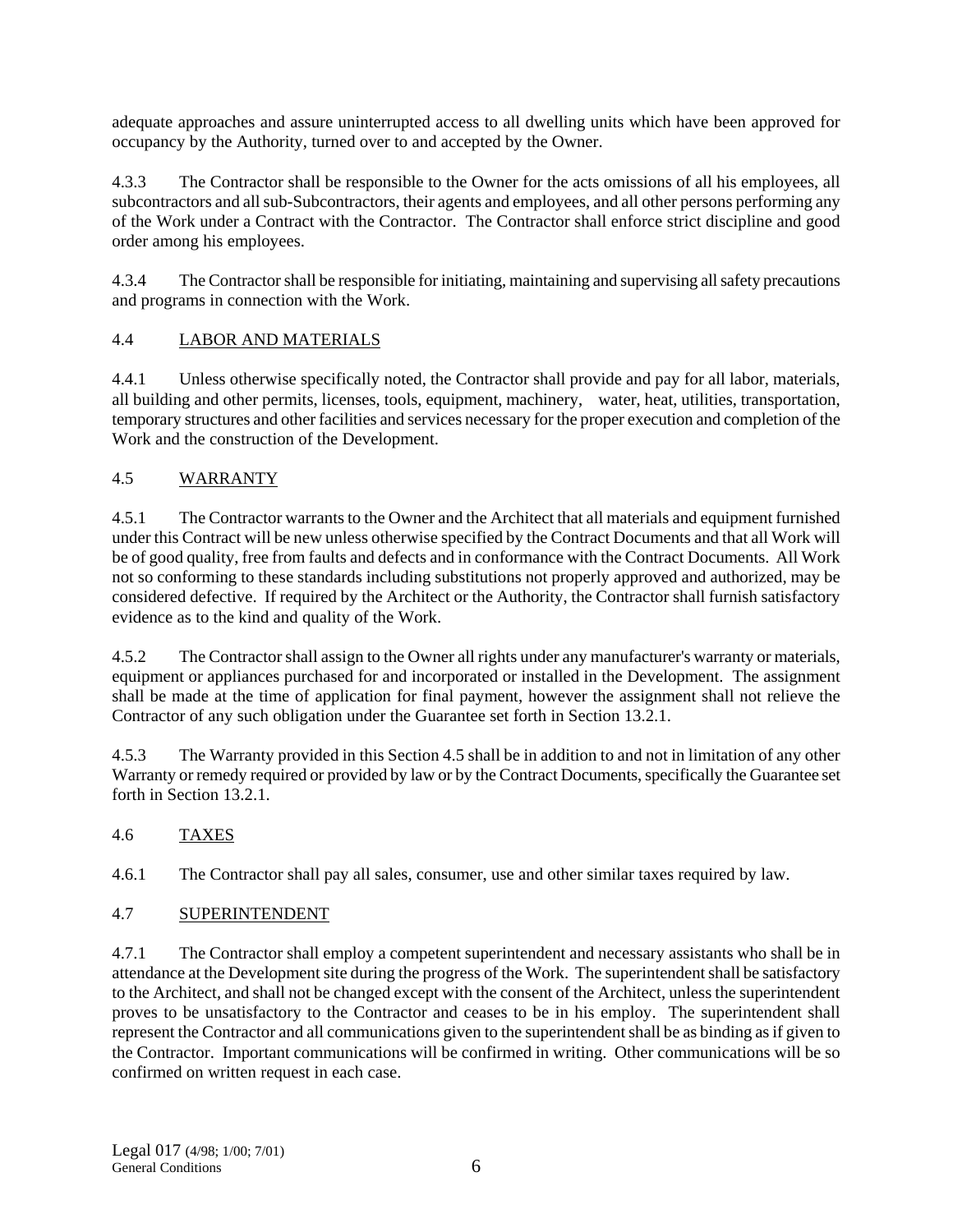### 4.8 SHOP DRAWINGS AND SAMPLES

4.8.1 Shop Drawings are drawings, diagrams, illustrations, schedules, performance charts, brochures and other data which are prepared by the Contractor or any Subcontractor, manufacturer, supplier or distributor, and which illustrate some portion of the Work.

4.8.2 Samples are physical examples furnished by the Contractor to illustrate materials, equipment or workmanship, and, if accepted, to establish standards by which the Work will be judged.

4.8.3 The Contractor shall review, stamp with his approval and submit, with reasonable promptness and in order sequence so as to cause no delay in the Work or in the work of any other contractor, all Shop Drawings and Samples required by the Contract Documents or subsequently by the Architect as covered by Modifications. Shop Drawings and Samples shall be properly identified as specified, or as the Architect may require. At the time of submission the Contractor shall inform the Architect in writing of any deviation in the Shop Drawings or Samples from the requirements of the Contract Documents.

4.8.4 By approving and submitting Shop Drawings and Samples, the Contractor thereby represents that he has determined and verified all field measurements, field construction criteria, materials, catalog numbers and similar data, or will do so, and that he has checked and coordinated each Shop Drawing and Sample with the requirements of the Work and of the Contract Documents.

4.8.5 The Architect will review and approve Shop Drawings and Samples with reasonable promptness so as to cause no delay, but only for conformance with the design concept of the Development and with the information given in the Contract Documents. The Architect's approval of a separate item shall not indicate approval of an assembly in which the item functions.

4.8.6 The Contractor shall make any corrections required by the Architect or the Authority and shall resubmit the required number of corrected copies of Shop Drawings or new Samples until approved. The Contractor shall direct specific attention in writing or on resubmitted Shop Drawings to revisions other than the corrections requested by the Architect on previous submissions.

4.8.7 The Architect's approval of Shop Drawings or Samples shall not relieve the Contractor of responsibility for any deviation from the requirements of the Contract Documents unless the Contractor has informed the Architect in writing of such deviation at the time of submission and the Architect has given written approval to the specific deviation, nor shall the Architect's approval relieve the Contractor from responsibility for errors or omissions in the Shop Drawings or Samples.

4.8.8 No portion of the Work requiring a Shop Drawing or Sample submission shall be commenced until the submission has been approved by the Architect. All such portions of the Work shall be in accordance with approved Shop Drawings and Samples.

# 4.9 USE OF THE PROPERTY

4.9.1 The Contractor shall confine operations at the Property to activities permitted by law, ordinances, permits and the Contractor Documents and shall not unreasonably encumber the Property with any materials or equipment.

# 4.10 CUTTING AND PATCHING OF WORK

4.10.1 The Contractor shall do all cutting, fitting or patching of the Work that may be required to make its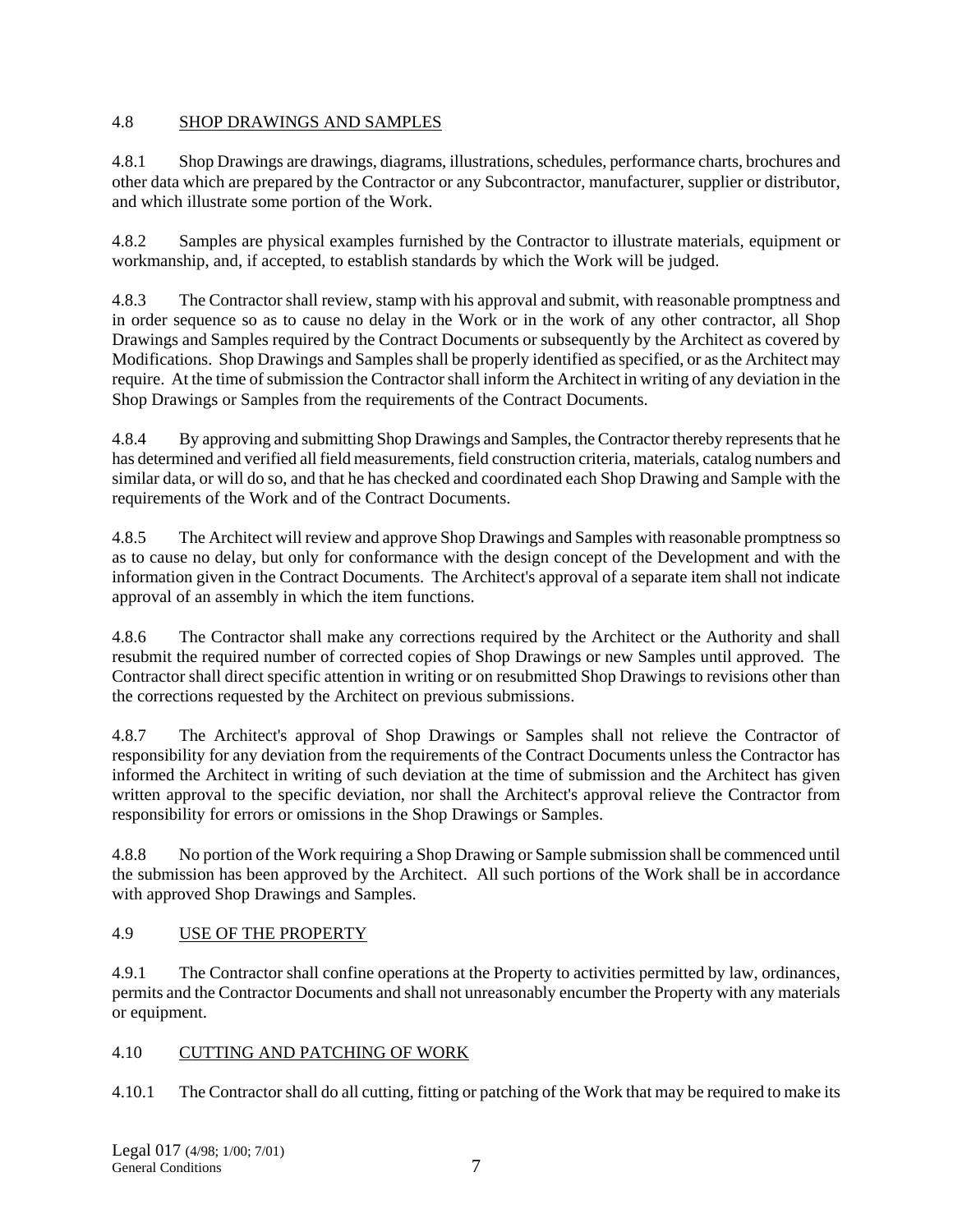several parts fit together properly, and shall not endanger any Work by cutting, excavating or otherwise altering the Work or any part of it.

## 4.11 CLEANING UP AND BROKEN GLASS

4.11.1 The Contractor at all times shall keep the premises free from of waste materials or rubbish caused by his operation. At the completion of the Work he shall remove all his waste materials and rubbish from and about the Development as well as all his tools, construction equipment, machinery and surplus materials. The Contractor shall be responsible for all broken glass, and at the completion of the Work he shall replace, at his own expense, all such damaged or broken glass. After all broken glass has been replaced, the Contractor shall remove all labels and wash and polish both sides of all glass. In addition, to general broom cleaning and subcontractors' cleaning, the Contractor shall perform the following final cleaning for all trades at completion of the Work:

a. Remove temporary projections;

b. Remove marks, stains, fingerprints and other soil and dirt from painted, decorated, and other finish materials and wash or wipe clean;

c. Remove spots, mortar, plaster, soil and paint from ceramic tile, marble and wash or wipe clean;

d. Clean fixtures, cabinetwork and equipment, removing stains, paint, dirt and dust and leave in undamaged, new-appearing condition; and

e. Clean floors thoroughly with a well-rinsed mop containing only enough moisture to clean off any surface dirt or dust.

4.11.2 If the Contractor fails to clean up, the Owner may do so and the cost thereof shall be charged to the Contractor as provided in Section 7.4 hereof.

### 4.12 COMMUNICATIONS

4.12.1 The Contractor shall forward all communications to the Owner through the Architect.

4.12.2 The Contractor, Owner and Architect shall forward all communications to the Authority as indicated for the purpose of notice in the Construction Contract.

### **ARTICLE V - THE AUTHORITY**

### 5.1 DEFINITION

5.1.1 The Authority is the Michigan State Housing Development Authority, a public body corporate and politic of the State of Michigan.

#### 5.2 RIGHTS OF THE AUTHORITY

5.2.1 For the purpose of protecting its interest in the Development as lender under the Act, the Authority has been granted the rights provided in the Contract Documents.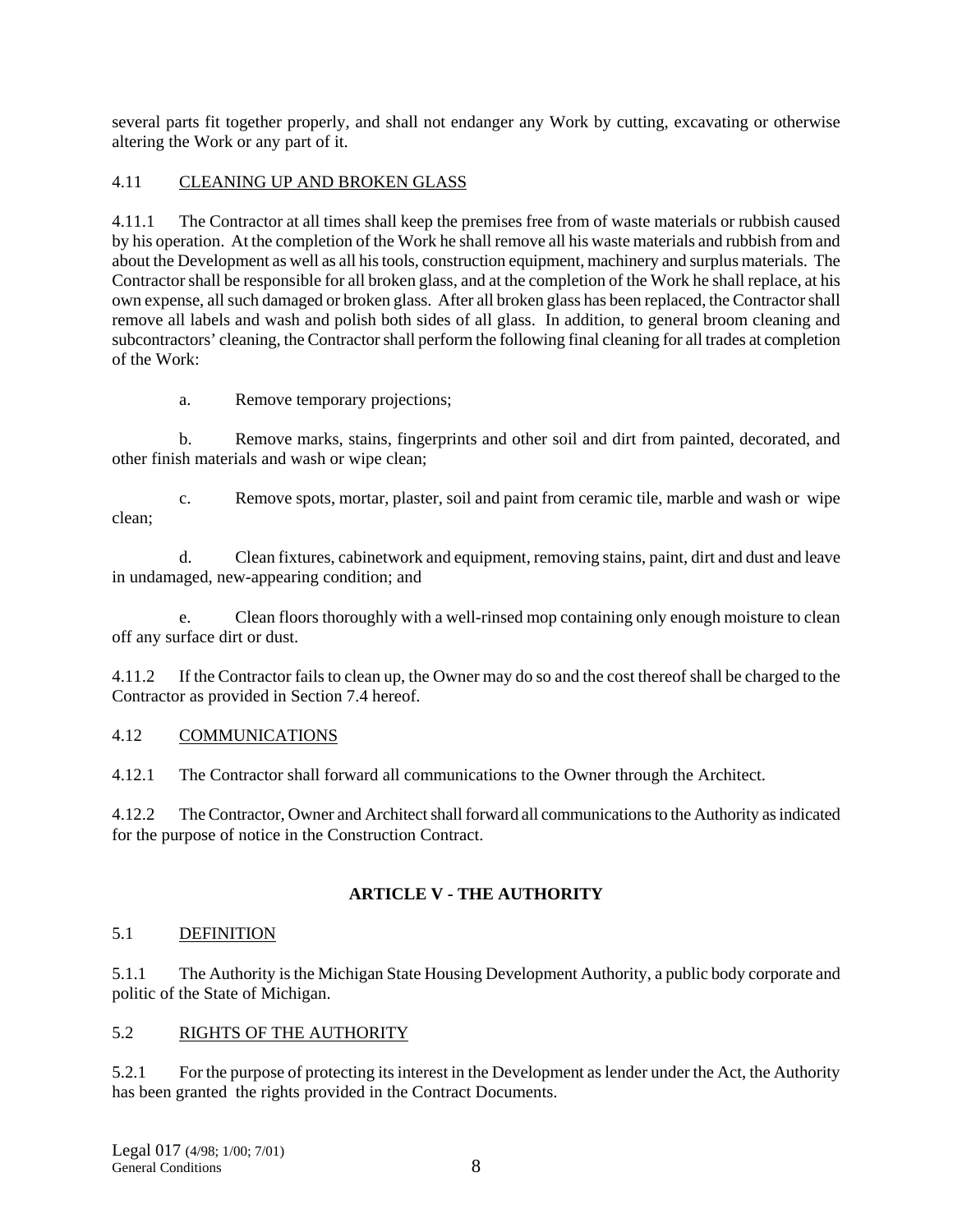### 5.3 AUTHORITY APPROVALS

5.3.1 No Change Order, order for extra work or other instrument which changes the terms of the Contract Documents may be made without the written approval of the Authority. Such approvals shall be a condition precedent to any compensation to the Contractor for extra or additional work performed pursuant to any Change Order or other instrument which changes the terms of the Contract Documents.

5.3.2 Except as otherwise provided herein, whenever any approval or notice by the Authority is required under these General Conditions, or whenever any action by the Authority is required or permitted, an Authorized Officer of the Authority as described in Section 204 of the Construction Contract (Legal 016) shall have the power and right to approve, give notice or act on behalf of the Authority.

## **ARTICLE VI - SUBCONTRACTORS**

## 6.1 DEFINITION

6.1.1 A Subcontractor is a person or organization who has a direct Contract with the Contractor to perform any of the Work at the site. The term Subcontractor is referred to throughout the Contract Documents as if singular in number and masculine in gender and means a Subcontractor or his authorized representatives.

6.1.2 A sub-Subcontractor is a person or organization who has a direct or indirect Contract with a Subcontractor to perform any of the Work on the Property. The term sub-Subcontractor is referred to throughout the Contract Documents as if singular in number and masculine in gender and means a sub-Subcontractor or an authorized representative thereof.

6.1.3 Nothing contained in the Contract Documents shall create any contractual relation between the Owner or the Architect and any Subcontractor or sub-Subcontractor.

### 6.2 AWARD OF SUBCONTRACTS AND OTHER CONTRACTS FOR PORTIONS OF THE WORK

6.2.1 The Contractor shall not Contract with any Subcontractor proposed for the principal portions of the Work who has not been accepted by the Owner and the Architect and as to whom no objection has been made by the Authority within ten (10) days after written notice of the proposed selection of such Subcontractor has been given to the Authority by the Contractor. The Contractor will not be required to Contract with any subcontractor or person or organization against whom he has a reasonable objection.

6.2.2 If the Owner or the Architect requires a change of any proposed Subcontractor or person or organization previously accepted by them, the Total Contract Sum shall be increased or decreased by the difference in cost occasioned by such change and an appropriate Change Order shall be issued, subject to the written approval of the Authority.

6.2.3 The Contractor shall not make any substitutions for any Subcontractor or person or organization who has been accepted by the Owner, the Architect and the Authority, unless the substitution is acceptable to the Owner, the Architect and the Authority.

### 6.3 SUBCONTRACTUAL RELATIONS

6.3.1 All Work performed for the Contractor by a Subcontractor shall be pursuant to an appropriate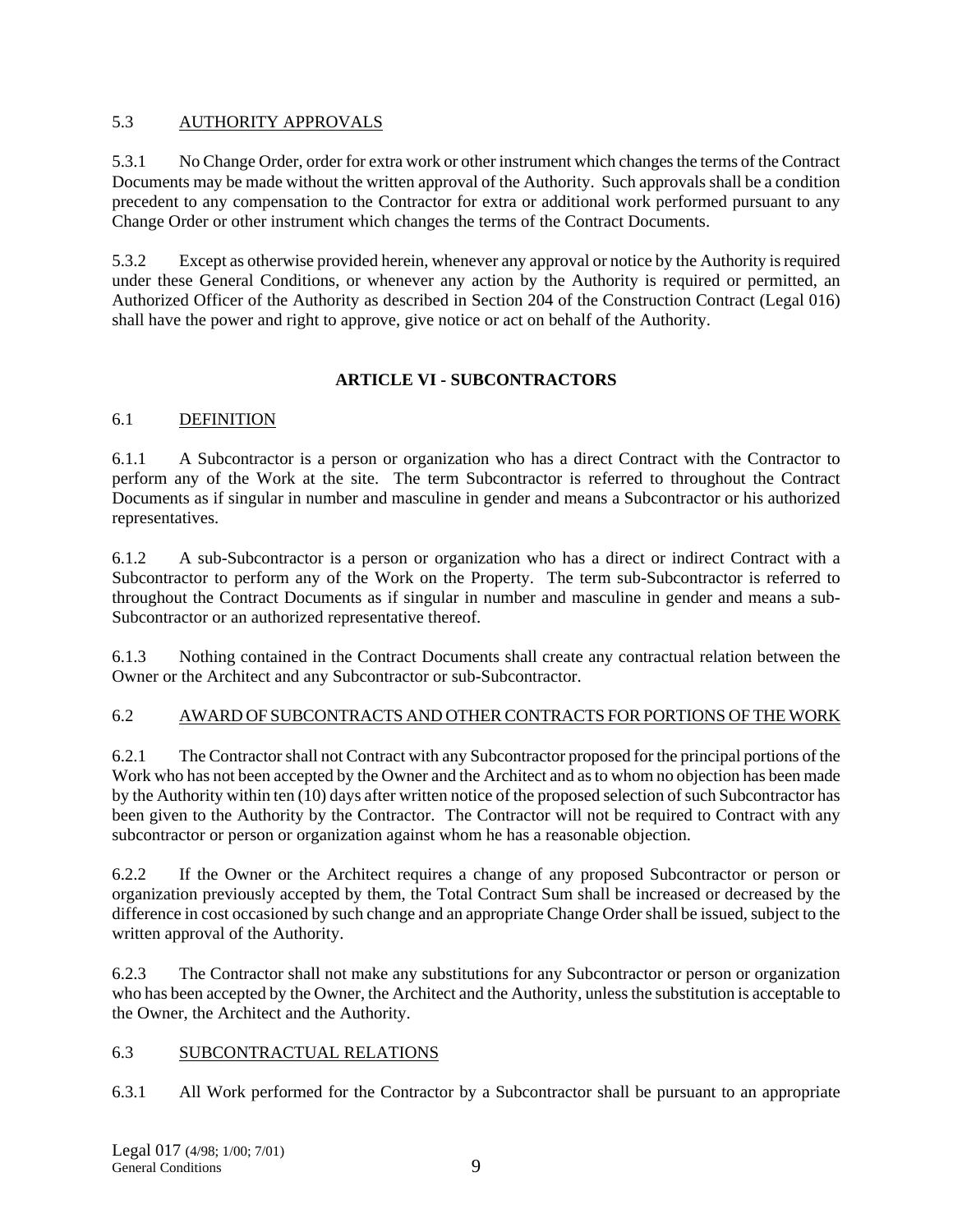agreement between the Contractor and the Subcontractor (and where appropriate between Subcontractors and sub-Subcontractors) which, in addition to requirements of the Construction Contract shall contain provisions that:

a. preserve and protect the rights of the Owner and the Architect under the Contract with respect to the work to be performed under the subcontract so that the subcontracting thereof will not prejudice such rights;

b. require that such Work be performed in accordance with the requirements of the Contract Documents<sup>;</sup>

c. require submission to the Contractor of applications for payment under each subcontract to which the Contractor is a party, in reasonable time to enable the Contractor to apply for payment in accordance with the Construction Contract;

d. require that all claims for additional costs, extensions of time, damages for delays or otherwise with respect to subcontracted portions of the Work shall be submitted to the Contractor (via any Subcontractor or sub-Subcontractor where appropriate) in the manner provided in the Contract Documents for like claims by the Contractor upon the Owner; and

e. obligate each Subcontractor to consent to the provisions of this Section 6.3.

# 6.4 PAYMENTS TO SUBCONTRACTORS

6.4.1 The Contractor shall pay each Subcontractor an amount equal to the percentage of completion allowed to the Contractor on account of such Subcontractor's Work. The Contractor shall also require each Subcontractor to make similar payments to his subcontractors.

6.4.2 The Architect may, on request and at his discretion, furnish to any Subcontractor, if practicable, information regarding percentages of completion certified to the Contractor on account of Work done by such Subcontractors.

6.4.3 Neither the Owner, the Authority nor the Architect shall have any obligation to pay or to see to the payment of any monies to any Subcontractor except as may otherwise be required by law.

# **ARTICLE VII - SEPARATE CONTRACTS**

### 7.1 OWNER'S RIGHT TO AWARD

7.1.1 The Owner reserves the right to award other contracts in connection with other portions of the Development under these or similar General Conditions of the Contract for Construction, subject to the prior written approval of the Authority.

7.1.2 The Owner will provide for the coordination of the work of his own forces and of each separate contractor with the Work of the Contractor, who shall cooperate therewith as provided in Section 7.2.

7.1.3 When separate contracts are awarded for different portions of the Development, "the Contractor" in the Contract Documents in each case shall be the contractor who signs each separate Contract.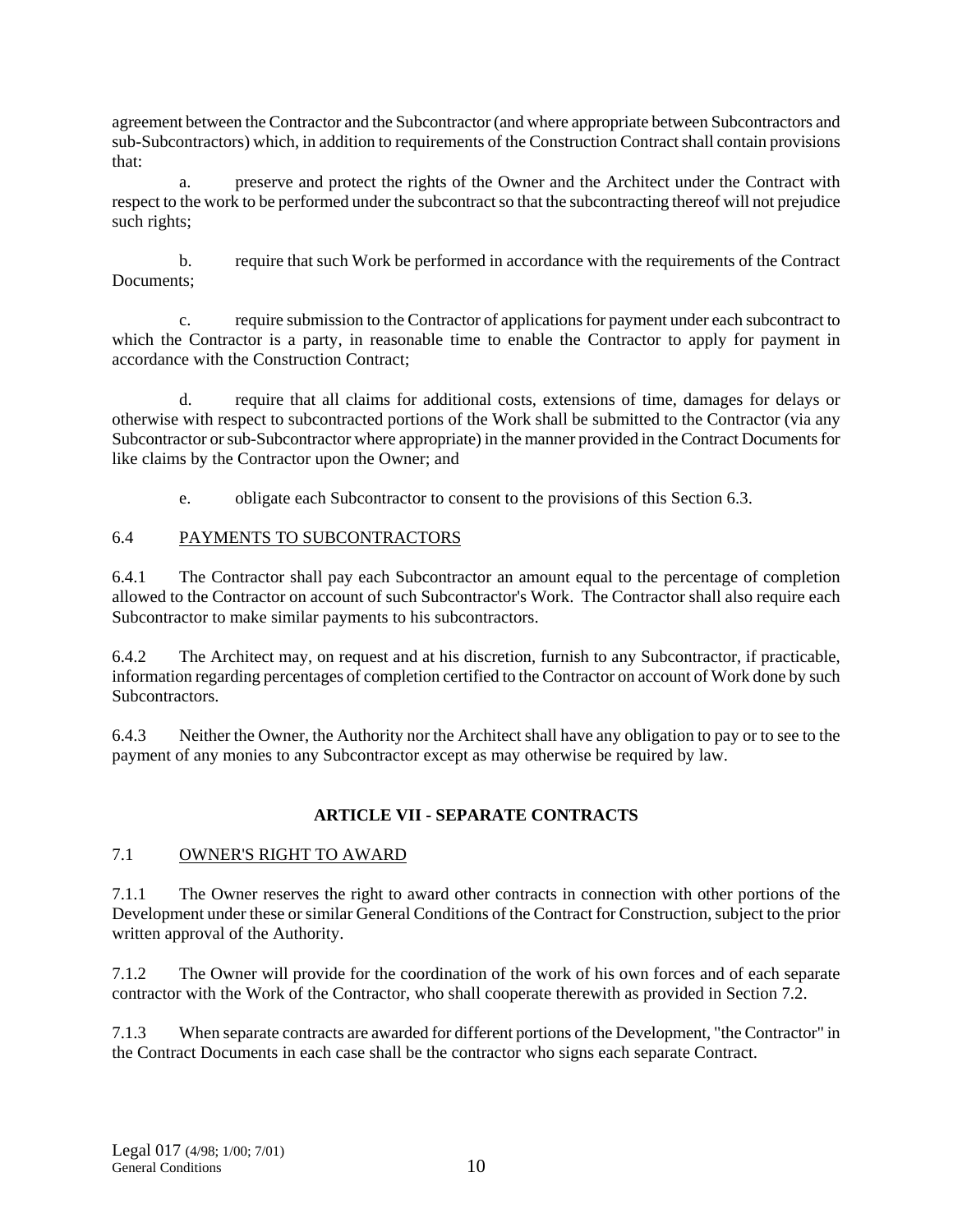#### 7.2 MUTUAL RESPONSIBILITY OF CONTRACTORS

7.2.1 The Contractor shall afford other contractors reasonable opportunity for the introduction and storage of their materials and equipment and the execution of their Work, and shall properly connect and coordinate his Work with theirs.

7.2.2 If any part of the Contractor's Work depends for proper execution or results upon the Work of any other separate contractor, the Contractor shall inspect and promptly report to the Architect any apparent discrepancies or defects in such Work that render it unsuitable for such proper execution and results. Failure of the Contractor so to inspect and report shall constitute an acceptance of the contractor's Work as fit and proper to receive his Work, except as to defects which may develop in the other separate contractor's Work after the execution of the Contractor's Work.

7.2.3 Should the Contractor cause damage to the Work or property of any separate contractor on the Development, the Contractor shall, upon due notice, settle with such other contractor by agreement or arbitration, if he will so settle. If such separate contractor sues the Owner on account of any damage alleged to have been so sustained, the Owner shall notify the Contractor who shall defend such proceedings at the Owner's expense, and if any judgment against the owner arises therefrom the Contractor shall pay or satisfy it and shall reimburse the Owner for all Attorney's fees and court costs which the Owner has incurred.

### 7.3 CUTTING AND PATCHING UNDER SEPARATE CONTRACTS

7.3.1 The Contractor shall do all cutting, fitting or patching of his Work that may be required to fit it to receive or be received by the Work of other contractors shown in the Contract Documents. The Contractor shall not endanger any Work of any other contractors by cutting, excavating or otherwise altering any work and shall not cut or alter the work of any other contractor except with the written consent of the Architect.

7.3.2 Any costs caused by defective or ill-timed Work shall be borne by the party responsible therefor.

### 7.4 OWNER'S RIGHT TO CLEAN UP

7.4.1 If a dispute arises between the separate contractors as to their responsibility for cleaning up as required by Section 4.15 hereof, the Owner may clean up and charge the cost thereof to the several contractors as the Architect may determine to be just.

### **ARTICLE VIII - TIME**

#### 8.1 DEFINITIONS

8.1.1 The Contract Time is the period of time allotted in the Contract Documents for completion of the Work.

8.1.2 The date of commencement of the Work is the date established in the Construction Contract.

8.1.3 The word "day" as used in the Contract Documents means calendar days unless otherwise specifically designated.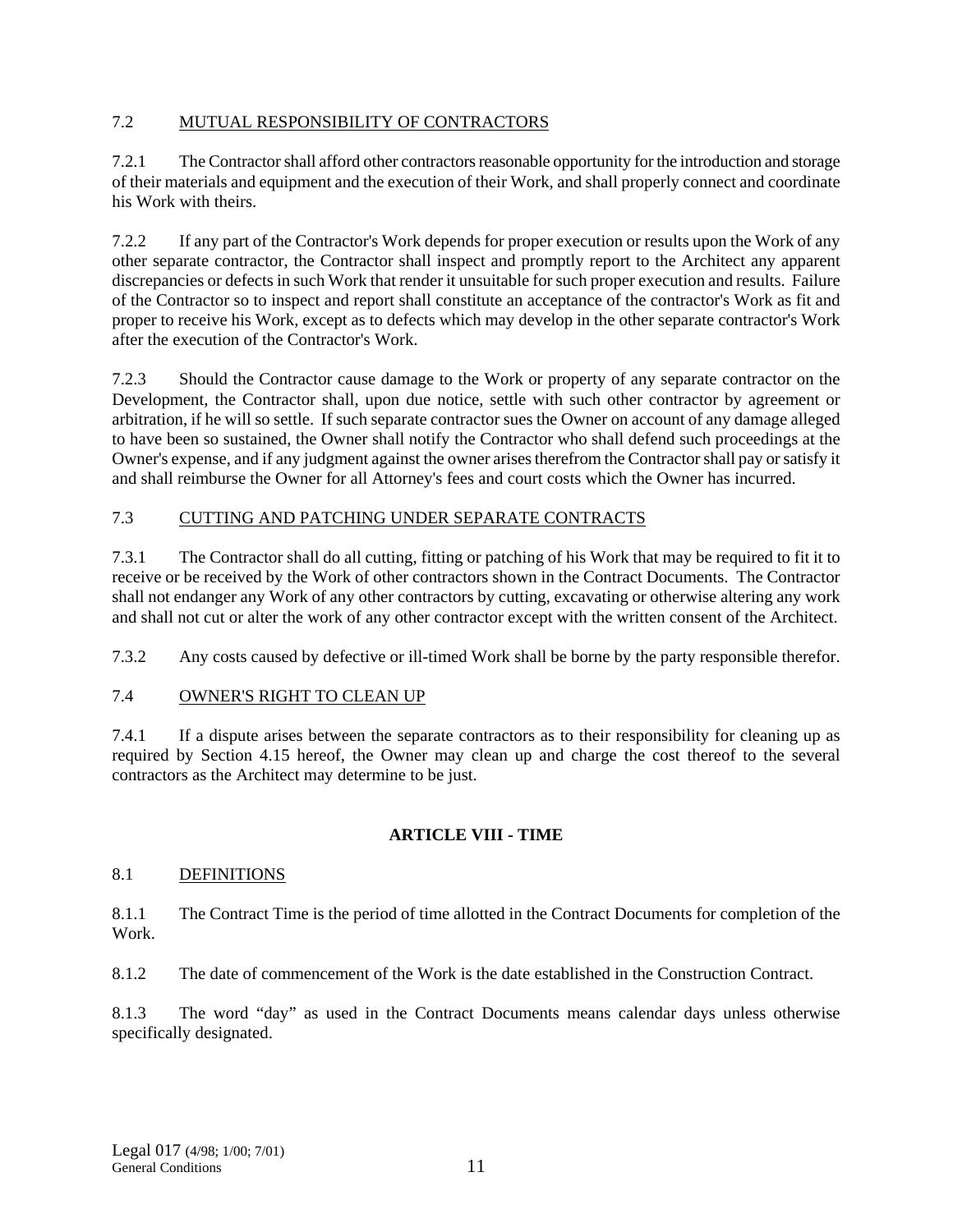### 8.2 DELAYS AND EXTENSIONS OF TIME

8.2.1 If the Contractor is delayed at any time in the progress of the Work by any act or neglect of the Owner or the Architect, or by any employee of either, or by any separate contractor employed by the Owner, or by changes ordered in the Work, or by labor disputes, fire, unusual delay in transportation which was not reasonably foreseeable, adverse weather conditions not reasonably foreseeable, unavoidable casualties or any causes beyond the Contractor's control which were not reasonably foreseeable, or by delay authorized by the Owner pending settlement of a dispute, or by any cause which the Architect, with the written approval of the Authority, determines may justify the delay, then the Contract Time shall be extended by Change Order for such reasonable time as the Architect may determine with the approval of the Authority. The time for completion of the Work shall be extended only by a change order signed by the Owner, the Architect, and the Authority and only for the causes set forth in this Section. The Contractor shall not be entitled to any extension of time for delays resulting from any such causes, unless it shall have notified the Owner in writing within five (5) days after the commencement of each such cause of the occurrence thereof and the probable duration. The Contractor shall not be entitled to and hereby waives any and all damages which it may suffer by reason of delay, the extension of time granted being the Contractor's sole remedy.

8.2.2 All claims for extension of time shall be made in writing to the Architect, with a copy to the Authority, no more than five (5) days after the occurrence of the cause for delay; otherwise they shall be waived. Any such claim shall have a caption at the top of the first page, in capital letters, as follows: "NOTICE OF CLAIM FOR EXTENSION OF TIME". The Contractor, shall, as a part of such claim, provide an estimate of the probable effect of such delay on the progress of the Work.

8.2.3 If no schedule or agreement is made stating the dates upon which written interpretations as set forth in Section 1.2.4 hereof shall be furnished, then no claim for delay shall be allowed on account of failure to furnish such interpretations until fifteen (15) days after demand is made for them, and not then unless such claim is reasonable.

8.2.4 Except as provided in the Construction Contract, the recovery of damages for delay under other provisions of the Contract Documents is not precluded.

# **ARTICLE IX - PAYMENTS AND COMPLETION**

# 9.1 CERTIFICATES FOR PAYMENT

9.1.1 If the Contractor has made Application for Payment as provided in the Construction Contract, the Architect will, with reasonable promptness but not more than seven (7) days after the receipt of the Application, execute a Certificate for Payment to the Owner, with copies to the Contractor and Authority, for such amount as he determines to be properly due, or state in writing his reasons for withholding a Certificate as provided in Section 9.2 hereof. Such Certificate shall be in the form contained in Form No. CD 260, or such other form as may be prescribed or approved by the Authority.

9.1.2 The execution of a Certificate for Payment will constitute a representation by the Architect to the Owner and the Authority, based on his observations at the Development site as provided in Section 2.2.4 hereof and the data comprising the Application for Payment that:

a. the Work has progressed to the point indicated;

b. to the best of his knowledge, information and belief, the quality of the Work is in accordance with the Contract Documents; and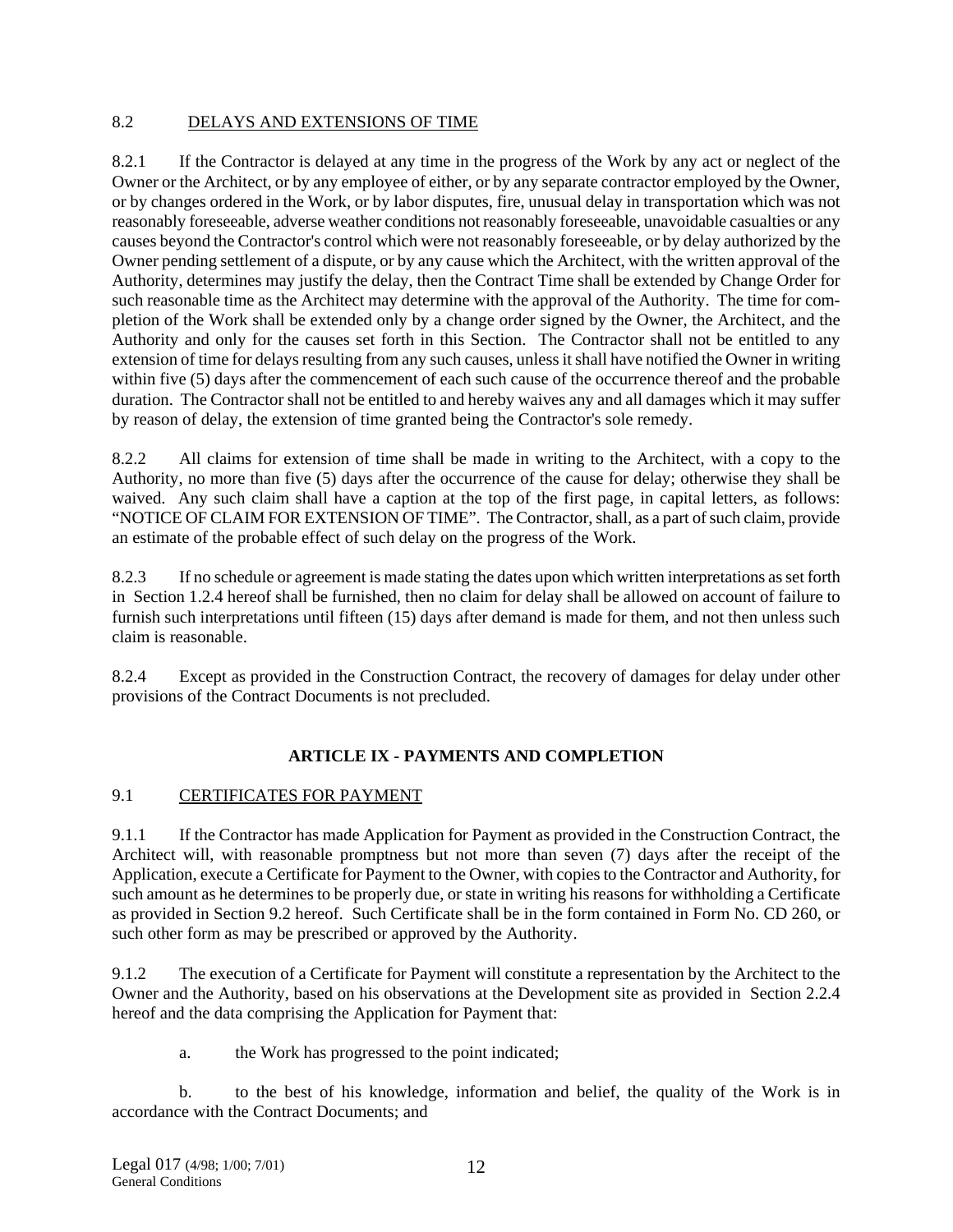c. the Contractor is entitled to payment in the amount certified. In addition, the Architect's final Certificate for Payment will constitute a further representation that the conditions precedent to the Contractor's being entitled to final payment, as set forth in Section 701 of the Construction Contract, have been fulfilled.

 However, by executing a Certificate for Payment, the Architect shall not thereby be deemed to represent that he has made any examination to ascertain how or for what purpose the Contractor has used the monies previously paid on account of the Total Contract Sum.

## 9.2 PAYMENTS WITHHELD

9.2.1 The Architect may decline to approve an Application for Payment and may withhold his Certificate in whole or in part if, in his opinion, he is unable to make representations to the Owner as provided in Section 9.1.2 hereof. If the Architect is unable to make representations to the Owner as provided in Section 9.1.2 and to certify payment in the amount of the Application, he will notify the Contractor as provided in Section 9.1.1. If the Contractor and the Architect cannot agree on a revised amount, the Architect will promptly issue a Certificate for Payment for the amount for which he is able to make such representation to the Owner. The Architect may also decline to approve any Applications for Payment, or because of subsequently discovered evidence or subsequent inspections, he may nullify the whole or any part of any Certificate for Payment previously issued, to such extent as may be necessary in his opinion to protect the Owner from loss because of:

- a. defective Work not remedied;
- b. claims filed or reasonable evidence indicating probable filing of claims;

c. reasonable doubt that the Work can be completed the for unpaid balance of the Total Contract Sum;

- d. damage to another contractor;
- e. reasonable evidence that the Work will not be completed within the Contract Time; or
- f. persistent failure to carry out the Work in accordance with the Contract Documents.

9.2.2 When the grounds for the withholding of payments in Section 9.4.1 hereof are removed to the extent applicable, payment shall be made for amounts withheld because of them.

### 9.3 FAILURE OF PAYMENT

#### 9.3.1 If:

a. the Architect shall fail to execute any Certificate for Payment, through no fault of the Contractor, within seven (7) days after receipt of the Contractor's Application for Payment; or

b. the Owner shall fail to pay the Contractor the amount certified by the Architect and approved by the Authority, within seven (7) days after the date the Contractor becomes entitled to payment under the Construction Contract,

then the Contractor may, upon seven (7) additional days written notice to the Owner and the Architect, stop the Work until it receives payment of the amount owing.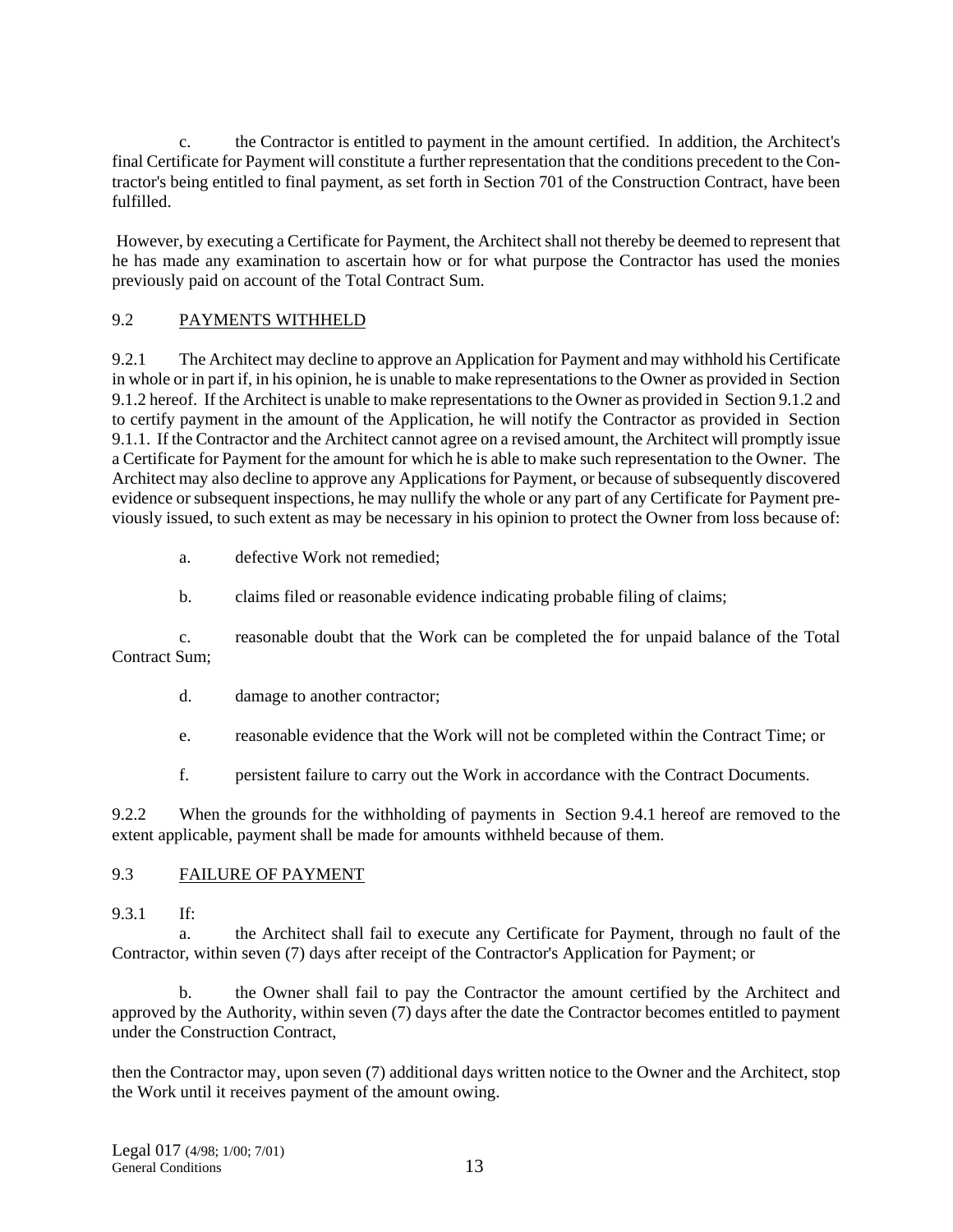## **ARTICLE X - FINAL COMPLETION AND COST CERTIFICATION**

#### 10.1 FINAL COMPLETION

10.1.1 The Work shall be at the point of Final Completion upon the strict performance of all the Contractor's obligations under the Contract Documents and upon:

a Evidence that all Work requiring inspection by municipal or other governmental authorities having jurisdiction over the Work has been duly inspected and approved by such authorities and by the rating or inspection organization, bureau, association or office having jurisdiction, and receipt of any inspection certificates or approvals from any government or organization which the Owner or the Authority considers necessary to insure the health or safety of the occupants;

b. Receipt by the Owner of Certificates of Occupancy from any governmental unit having jurisdiction and the issuance by the Authority's Construction Division of "Permissions to Occupy" (Form PSD 10:006), for all of the residential units in the Development;

c. Written acknowledgment by the Owner, the Contractor, the Architect and the Authority of the satisfactory completion of the Work as evidenced by the execution of Form PSD 12:002, (a) certifying that the Development has been substantially completed in accordance with the Drawings and Specifications, and (b) establishing the Cut-Off Date. The certificate must also be signed by the Authority's Director of Finance.

### 10.2 AS-BUILT SURVEY

10.2.1 Upon the completion of construction, the Contractor shall furnish to the Owner, the Authority and the Title Insurance Company insuring the interest of the Authority, an As-built ALTA/ACSM Land Title Survey prepared in accordance with the Minimum Standard Detail Requirements adopted in 1992, showing the location on the Property of all improvements constructed thereon, and showing the location of all water, sewer, gas and electric lines and mains, and of all existing easements and/or rights-of-way. Such survey shall be prepared by a licensed professional surveyor or civil engineer acceptable to the Authority, who shall certify to the Owner, the Authority and the Title Insurance Company insuring the interest of the Authority that the Work is installed and erected entirely upon the Property and within any building restriction lines on the Property, and does not overhang or otherwise encroach upon any easement or right-of-way of others.

# 10.3. ACTUAL COST OF CONSTRUCTION

10.3.1 The Actual Cost of Construction, as used in this Article, shall be determined in accordance with the Authority's Cost Certification Guide for Mortgagors, Contractors and Certified Public Accountants dated September 24, 1992 (the "Cost Certification Guide"), which is incorporated in and made a part of this Agreement, and shall include all items of cost and expense incurred by the Contractor in the performance of this Agreement, including costs and expenses of labor, materials for construction, equipment and fixtures, field engineering, sales taxes, workmen's compensation insurance, social security, general liability insurance and all other expenses directly connected with construction, but excluding kickbacks, rebates, discounts, except trade discounts for early payment as set forth in the Cost Certification Guide, penalties or fines received or receivable, or paid or payable, in connection with the rehabilitation of the Development; and excluding any return on or cost of the Contractor's working capital.

10.3.2 With its final application for payment, but no later than 90 days after the cut-off date for cost certification established by the Director of Finance in Authority Form PSD 12:002, the Contractor shall furnish to the Owner and the Authority a completed Contractor's Certificate of Actual Costs, prepared in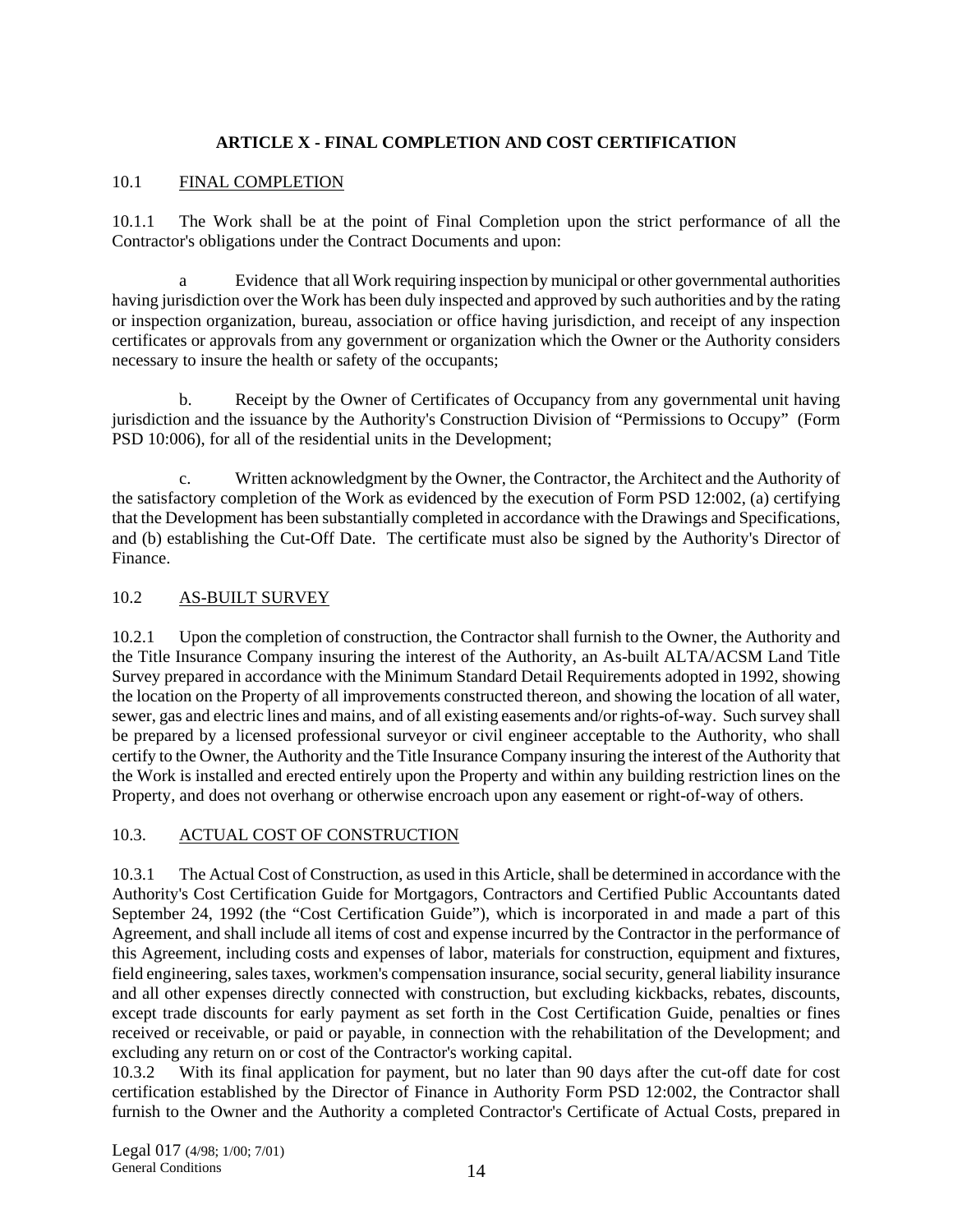accordance with the Cost Certification Guide. If the Contractor fails to comply with the requirements of this Section within the time limits provided, he agrees that any damages incurred by the Owner as a result of Contractor's failure to perform may be deducted from amounts due the Contractor.

10.3.3 At their own expense, the Authority or its representative or the Owner may make independent audits of the Contractor's costs during the course of the Work and upon completion of the Work. The Contractor shall cooperate fully with the Owner and the Authority in this regard.

10.3.4. The Contractor agrees that authorized representatives of the Authority shall have full and free access, during working hours, to all books of account and records of the Contractor relating to the Work, including the right to make photostatic copies of or excerpts or transcripts from such books of account and records and related and supporting documents and statements, including but not limited to bank statements, checks paid by banks and checkbook stubs. All such items shall be retained by the Contractor for a period of 6 years.

10.3.5 The Contractor shall keep separate and accurate records of account of the Actual Cost of Construction in a manner acceptable to the Authority, and shall, upon demand, make such records and invoices, receipts, subcontracts and other information pertaining to the construction of the Development available for inspection by the Owner and the Authority.

10.3.6 The Contractor shall include in all subcontracts, equipment leases and purchase orders a provision requiring the subcontractor, equipment lessor or supplier to certify its cost incurred in connection with the Development, in the event the Authority determines at any time prior to or within one (1) year after the Contractor has furnished its Certificate of Actual Costs required under Section 10.3.2 hereof, that there is an identity of interest as defined in Section 302 of the Construction Contract between either the Owner and the Contractor or the Owner and any such subcontractor, equipment lessor or supplier.

# **ARTICLE XI - PROTECTION OF PERSONS AND PROPERTY**

# 11.1 SAFETY OF PERSONS AND PROPERTY

11.1.1 The Contractor shall take all reasonable precautions for the safety of, and shall provide all reasonable protection to prevent damage, injury, or loss to:

a. all employees engaged in the Work and all other persons who may be affected thereby;

b. all the Work and all materials and equipment to be incorporated therein, whether in storage on or off the Property, under the care, custody or control of the Contractor or any of his Subcontractors or sub-Subcontractors; and

c. other property at the site or adjacent thereto, roadways, structures and utilities not designated for removal, relocation or replacement in the course of construction.

11.1.2 When the use or storage of explosive or other hazardous materials or equipment is necessary for the execution of the Work, the Contractor shall exercise the utmost care and shall carry on such activities under the supervision of properly qualified personnel.

11.1.3 All damage or loss to any property referred to in Sections 11.1.1a or 11.1.1b above, caused in whole or in part by the Contractor, any Subcontractor or sub-Subcontractor, or anyone directly or indirectly employed by any of them, or by anyone for whose acts any of them may be liable, shall be remedied by the Contractor, except damage or loss attributable to faulty Drawings or Specifications or to the acts or omissions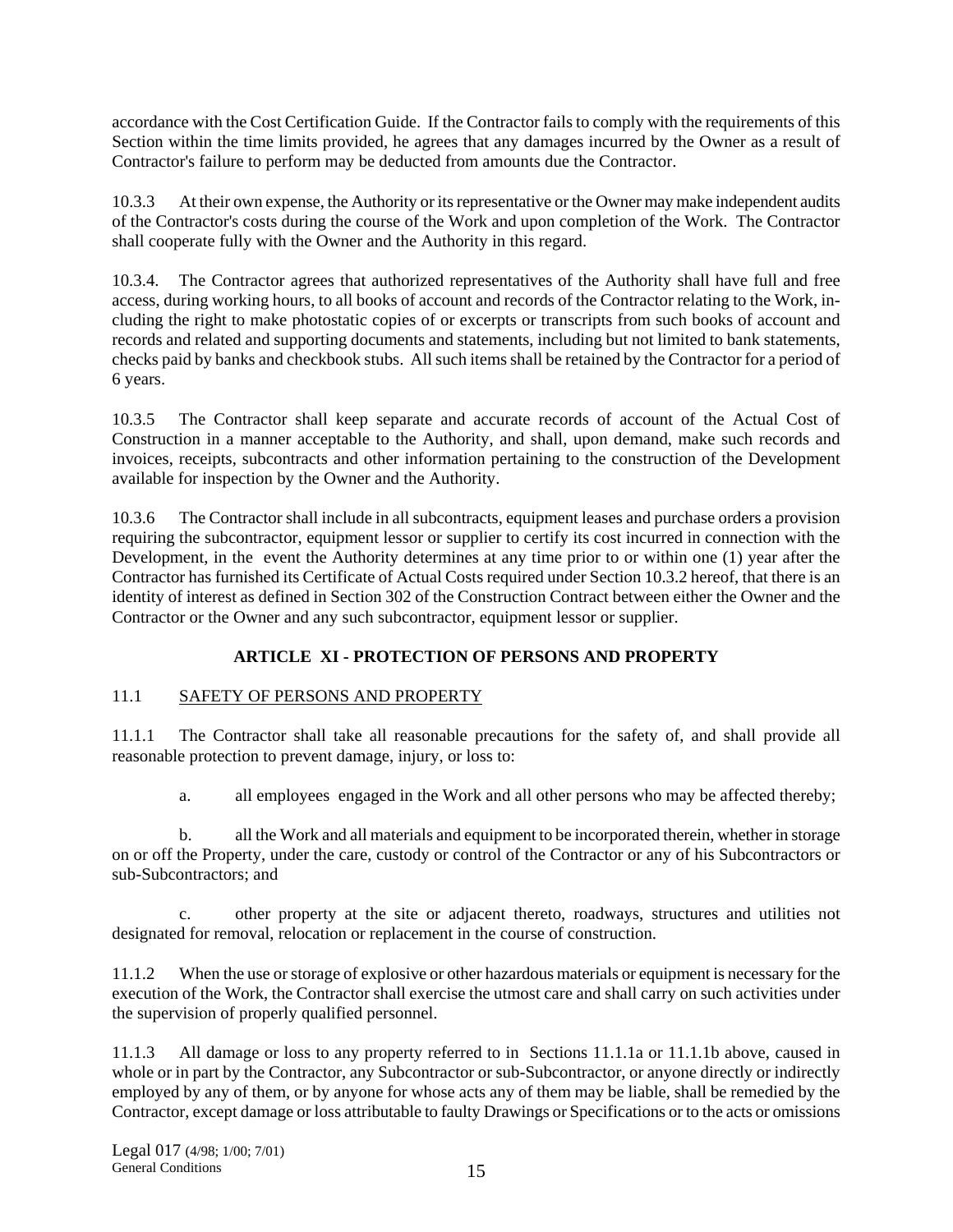of the Owner or Architect or anyone employed by either of them or for whose acts either of them may be liable, and not attributable to any fault or negligence of the Contractor. The foregoing obligations of the Contractor are in addition to his obligations under Article IV of these General Conditions.

11.1.4 The Contractor shall designate a responsible member of his organization at the site whose duty shall be the prevention of accidents. This person shall be the Contractor's superintendent unless otherwise designated in writing by the Contractor to the Owner and the Architect.

11.1.5 The Contractor shall not load or permit any part of the Work to be loaded so as to endanger its safety.

## 11.2 EMERGENCIES

11.2.1 In any emergency affecting the safety of persons or property, the Contractor shall act, at his discretion, to prevent threatened damage, injury or loss. Any additional compensation or extension of time claimed by the Contractor on account of emergency work shall be determined as provided in Article XIII of these General Conditions for Changes in the Work.

# **ARTICLE XII - CHANGES IN THE WORK**

## 12.1 CHANGE ORDERS

12.1.1 Without invalidating the Contract, the Owner may order Changes in the Work within the general scope of the Contract consisting of additions, deletions or other revisions, the Contract Sum and the Contract Time being adjusted accordingly. All such Changes in the Work shall be authorized by Change Order, and shall be performed under the applicable conditions of the Contract Documents.

12.1.2 A Change Order is a written order to the Contractor signed by the Owner and the Architect, and approved in writing by the Authority, issued after the execution of the Contract authorizing a Change in the Work or an adjustment in the Total Contract Sum or the Contract Time. The Total Contract Sum and the Contract Time may be changed only by Change Order.

12.1.3 The cost or credit to the Owner resulting from a Change in the Work shall be determined in one or more of the following ways:

a. By mutual acceptance of a lump sum properly itemized, and supported by sufficient substantiating data to permit evaluation;

- b. By unit prices stated in the Contract Documents or subsequently agreed upon; or
- c. By cost and a mutually acceptable fixed or percentage fee.

12.1.4 If none of the methods set forth in Section 12.1.3 hereof are appropriate because of the unusual nature of the Change in the Work, upon receipt of a Change Order, the Contractor shall proceed promptly with the Work involved. The cost of such Work shall then be determined by the Architect with the written approval of the Authority, on the basis of the Contractor's reasonable expenditures and savings, including, in the case of an increase in the Total Contract Sum, a reasonable allowance for overhead and profit. In such case, and for a change under Section 12.1.3a above, the Contractor shall keep and present, in such form as the Architect may prescribe, an itemized accounting together with appropriate supporting data. Unless otherwise provided in the Contract Documents, cost shall be limited to the following: cost of materials, including sales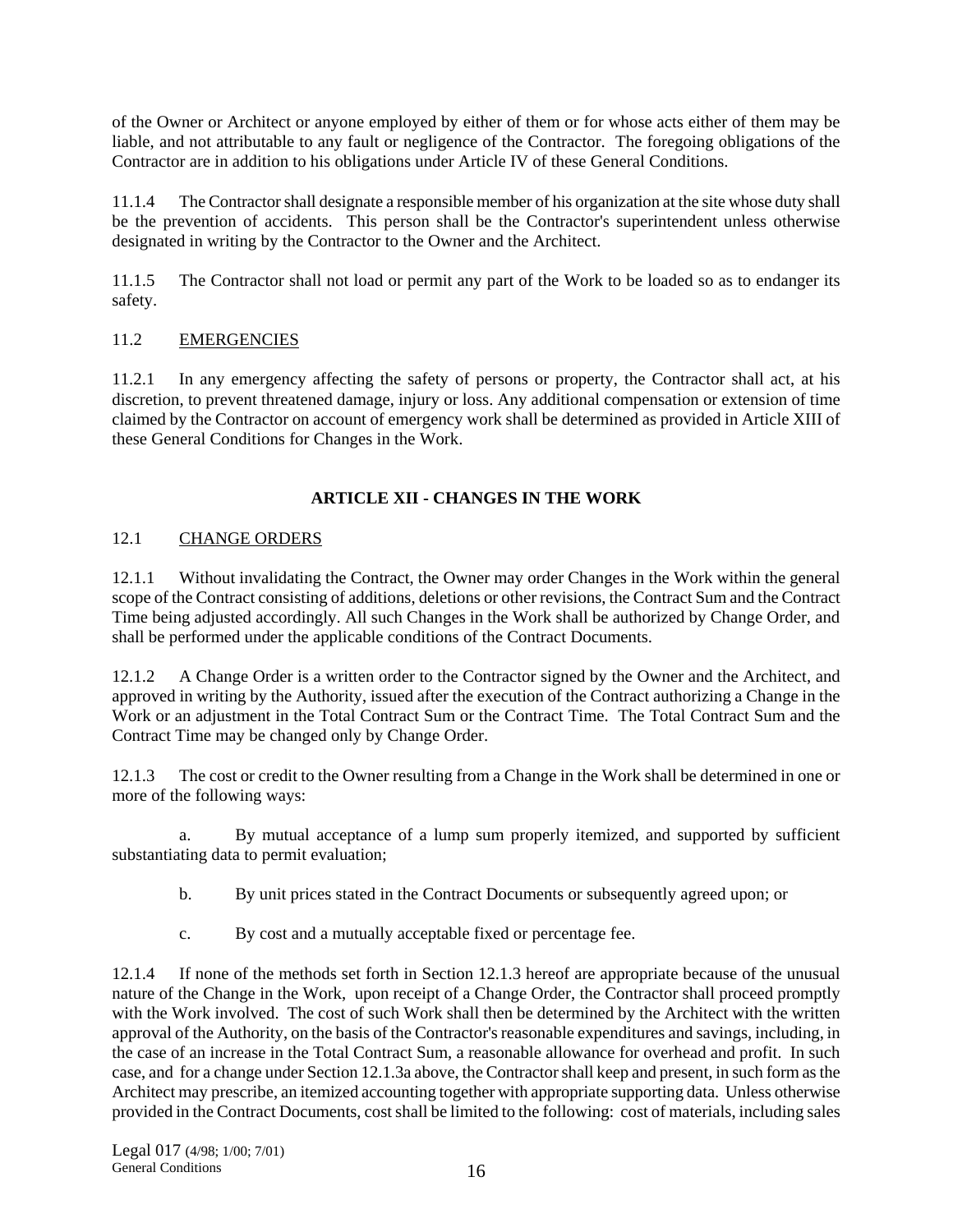tax and cost of delivery; cost of labor, including social security, old age and unemployment insurance, and fringe benefits required by agreement or custom; workers' compensation insurance; contractor's overhead costs and profits directly attributable to the change. Pending final determination of cost to the Owner, amounts not in dispute may be included on the Architect's Certificate for Payment. The amount of credit to be allowed by the Contractor to the Owner for any deletion or change which results in a net decrease in cost will be the amount of the actual net decrease in labor and materials, including taxes, but without a reduction in builder's profit and overhead as confirmed by the Architect. When both additions and credits are involved in any one change, the allowance for overhead and profit shall be figured on the basis of net increase, if any.

12.1.5 If unit prices are stated in the Contract Documents or subsequently agreed upon, and if the quantities originally contemplated are so changed in a proposed Change Order that application of the agreed unit prices to the quantities of Work proposed will create a hardship on the Owner or the Contractor, the applicable unit prices shall be equitably adjusted to prevent such hardship.

12.1.6 If the Contractor claims that additional cost or time is involved because of: (1) any written interpretation issued pursuant to Section 1.2.4 hereof, (2) any order by the Architect to stop the Work pursuant to Section 2.2.10 hereof where the Contractor was not at fault, or (3) any written order for a minor change in the Work issued pursuant to Section 12.3.1 hereof, the Contractor shall make such claim as provided in Section 12.2 hereof.

# 12.2 CLAIMS FOR ADDITIONAL COST OR TIME

12.2.1 If the Contractor wishes to make a claim for an increase in the Total Contract Sum or an extension in the Contract Time, he shall give the Architect and the Authority written notice thereof within five (5) days after the occurrence of the event giving rise to such claim. Any notice for an increase in the Total Contract Sum shall have a caption at the top of the first page, in capital letters, as follows: "NOTICE OF CLAIM FOR INCREASE IN TOTAL CONTRACT SUM". Claims for extension of the Contract Time shall be made as provided in Section 8.2.2 hereof. This notice shall be given by the Contractor before proceeding to execute the Work, except in an emergency endangering life or property, in which case the Contractor shall proceed in accordance with Section 11.2.1 hereof. No such claim shall be valid unless so made. If the Owner and the Contractor cannot agree on the amount of the adjustment in the Total Contract Sum or the Contract Time, it shall be determined by the Architect with the written approval of the Authority. Any change in the Total Contract Sum or Contract Time resulting from such claim must be authorized by Change Order. Notwithstanding any language in the Contract Documents to the contrary, it is expressly provided that the issuance of a written approval signed by the Authority is a condition precedent to any payment for extra work, and proceeding upon oral orders is a waiver by the Contractor of any claim for compensation for any extra work done without such prior written approval.

# 12.3 MINOR CHANGES IN THE WORK

12.3.1 The Architect shall have authority to order minor changes in the Work not involving an adjustment in the Total Contract Sum or an extension of the Contract Time and not inconsistent with the intent of the Contract Documents. Such changes may be effected by Field Order. Such changes shall be binding on the Owner and the Contractor.

# 12.4 FIELD ORDERS

12.4.1 The Architect may issue written Field Orders which interpret the Contract Documents in accordance with Section 1.2.4 hereof or which order minor changes in the Work in accordance with Section 12.3 hereof without change in the Total Contract Sum or Contract Time. The Contractor shall carry out such Field Orders promptly.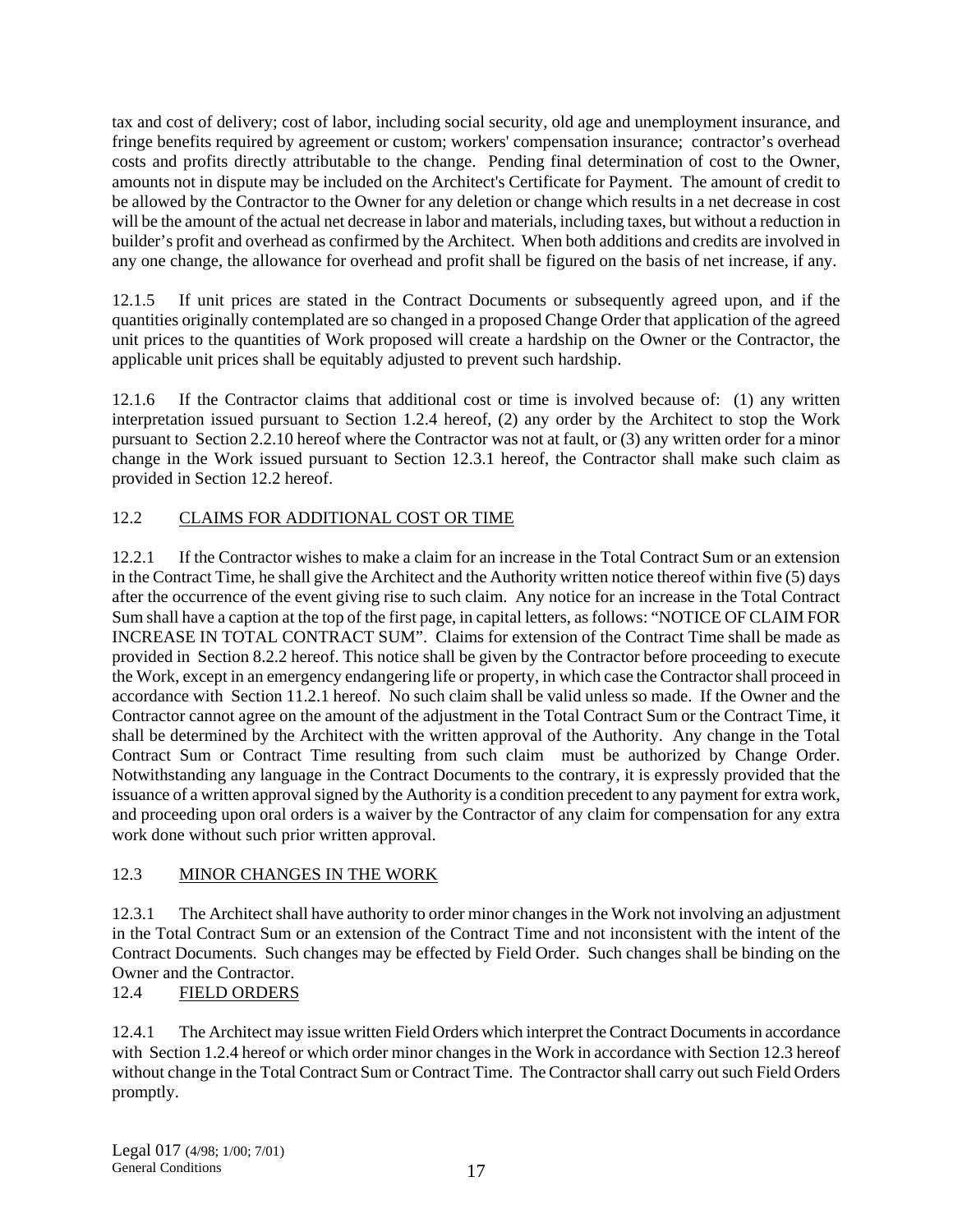## 12.5 UNFORESEEN CONDITIONS

12.5.1 The Contractor understands that no adjustments for unanticipated soil conditions will be made in the earth work estimate set forth in the Trade Payment Breakdown unless the Owner and Authority determine that there is a surplus of funds in other trade items. The Contractor recognizes that if the Development is to be constructed on previously developed urban land, the estimated cost of earth work includes an allowance for the possibility of encountering old foundations, improper fill and other underground obstructions, established from the Contractor's cost estimates and is recognized in this Agreement.

12.5.2 Mortgage loans involving the rehabilitation of existing structures include a contingency fund for unforeseen conditions. Unforeseen conditions are defined as additional Work that could not have reasonably been anticipated by the Contractor or Architect. If the Contractor encounters such unforeseen conditions, it must submit a Change Order in order to obtain an increase in the Total Contract Sum, which increase may not exceed the amount of the contingency for unforeseen conditions. Such an increase must be approved by the Owner, the Architect and the Authority in the same manner as all other Change Orders.

# **ARTICLE XIII - UNCOVERING AND CORRECTION OF WORK**

# 13.1 UNCOVERING OF WORK

13.1.1 If any portion of the Work should be covered contrary to the request of the Architect or the Authority, it must, if required by the Architect or the Authority, be uncovered for observation and replaced, at the Contractor's expense.

13.1.2 If any other Work has been covered which the Architect or the Authority has not specifically requested to observe prior to being covered, the Architect or the Authority may request to see such Work and it shall be uncovered by the Contractor. If such Work be found in accordance with the Contract Documents, the cost of uncovering and replacement shall, by appropriate Change Order, be charged to the Owner. If such Work be found not in accordance with the Contract Documents, the Contractor shall pay such costs unless it be found that this condition was caused by a separate contractor employed as provided in Article VI hereof, and in that event the Owner shall be responsible for the payment of such costs.

# 13.2 CORRECTION OF WORK

13.2.1 If the Contractor, within a reasonable time after receiving notice from the Owner that Work or material has been found defective or deficient, fails to remedy or remove and replace that Work or material which has been found defective or deficient, then the Owner may remedy or replace the defective or deficient Work at the Contractor's expense. The Contractor shall immediately pay the expenses incurred by the Owner. If the Owner is not paid within ten (10) days, the Owner may pursue any and all legal remedies it may have against the Contractor. Where there exists an identity of interest between the Owner and the Contractor, as defined by Section 302 of the Construction Contract, the Authority may exercise any right or claim the Owner may have against the Contractor under this Section in its own name without establishing its right to act, or acting as the Owner's attorney-in-fact.

13.2.2 Within one year after the date of final completion as established by the Authority on Authority Form PSD 12:002, or within such longer period of time as may be prescribed by law or by the terms of any applicable special warranty required by the Contract Documents, the Contractor shall correct or remove and replace any such defective or deficient materials or Work, promptly after receipt of a written notice from the Owner and correct or pay for any damage to other Work resulting therefrom. Furthermore, the Contractor shall correct any defect in Work that was incomplete at the time of final payment within one year after said incomplete Work is completed as determined by the date payment is made for the Work. The foregoing obligations of the Contractor shall be referred to as the Guarantee. If the Contractor, within a reasonable time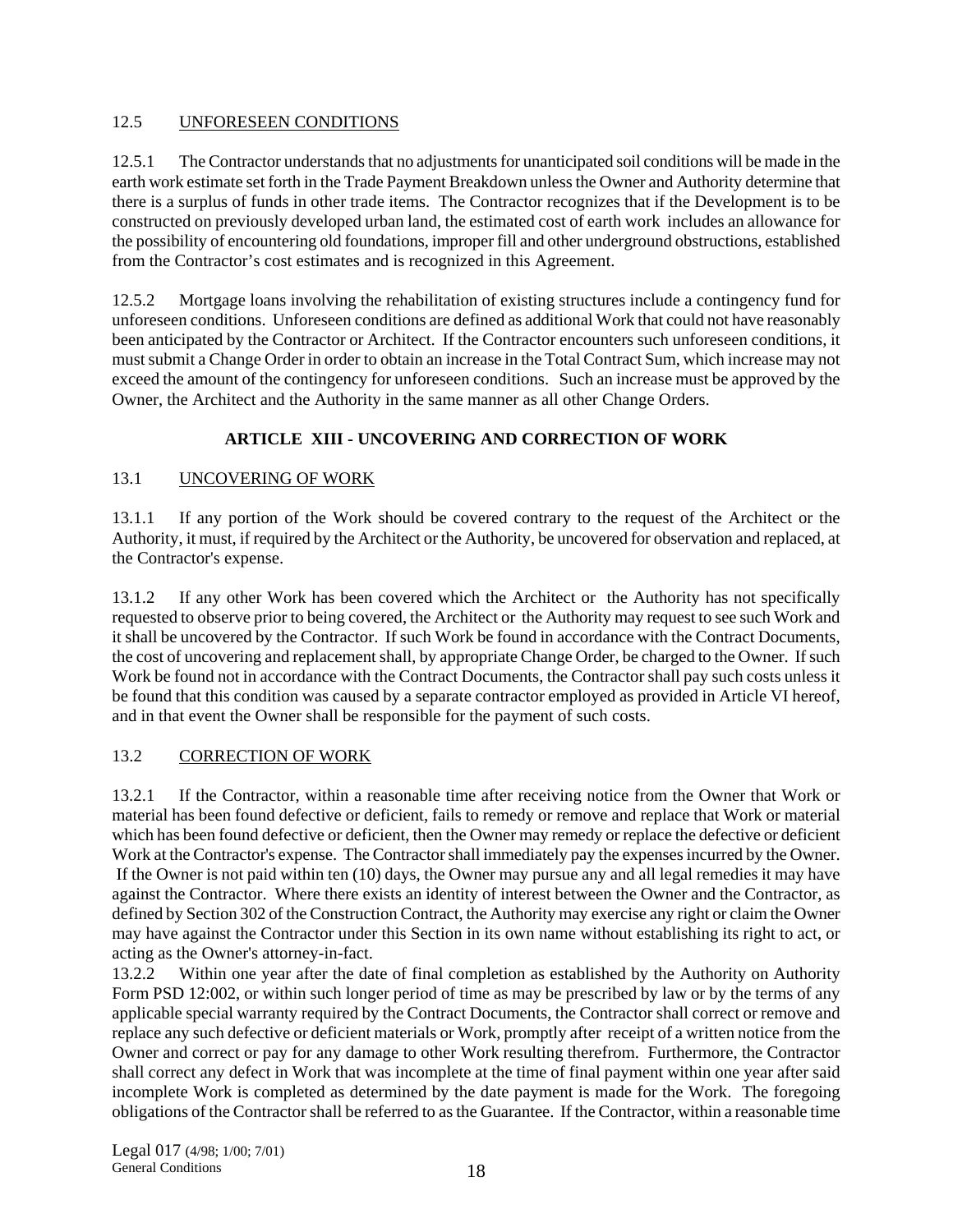after receiving notice from the Owner that Work or material has been found defective or deficient, fails to remedy or remove and replace that Work or material which has been found defective or deficient, then the Owner may remedy or replace the defective or deficient Work at the Contractor's expense in accordance with Section 13.2.1. The Contractor shall immediately pay the expenses incurred by the Owner. If the Owner is not paid within ten (10) days, the Owner may pursue any and all legal remedies it may have against the Contractor. Where there exists an identity of interest as defined by Section 502, between the Owner and the Contractor, the Authority may exercise any right or claim the Owner may have against the Contractor under this Section in its own name without establishing its right to act, or acting as the Owner's attorney-in-fact. The Contractor shall bear the cost of making good all Work of separate contractors destroyed or damaged by such removal or correction. The Contractor shall remove from the site all portions of the Work which are defective or nonconforming and which have not been corrected under Sections 4.5.1, 13.2.1, and 13.2.2, unless removal is waived by the Owner. Neither final acceptance of the Work, nor payment therefore, nor any provision of the Contract Documents shall relieve the Contractor of responsibility for defective or deficient materials or work. If the Contractor fails to correct such defective or nonconforming Work, the Owner prefers to accept defective or nonconforming work, he may correct it. Neither final acceptance of the Work, nor payment therefore, nor any provision of the Contract Documents shall relieve the Contractor of responsibility for defective or deficient materials or work.

13.2.3 Nothing contained in this Article 13 shall be construed to establish a period of limitation with respect to any other obligation which the Contractor might have under the Contract Documents, including Section 4.5 of the General Conditions. The establishment of the time period of one year after the date of final completion or such longer period of time as may be prescribed by law or by the terms of any warranty required by the Contract Documents (the "Guarantee Period") relates only to the specific obligation of the Contractor to correct the Work, and has no relationship to the time within which his obligation to comply with the Contract Documents may be sought to be enforced, nor to the time within which proceedings may be commenced to establish the Contractor's liability with respect to his obligations other than specifically to correct the Work.

13.2.4 The Contractor shall promptly correct all Work rejected by the Architect as defective or as failing to conform to the Contract Documents whether observed before or after Final Completion and whether or not fabricated, installed, or completed. The Contractor shall bear all costs of correcting such rejected Work, including the cost of the Architect's additional services thereby made necessary.

13.2.5 If, within one year after the date of final completion as established by the Authority in MSHDA Form No. PSD l2:002, or within such longer period of time as may be prescribed by law or by the terms of any applicable special warranty required by the Contract Documents, any of the Work is found to be defective or not in accordance with the Contract Documents, the Contractor shall correct it promptly after the receipt of a written notice from the Owner to do so unless the Owner has previously given the Contractor a written acceptance of such condition and such acceptance of such condition has been approved in writing by the Authority. This obligation shall survive termination of the Contract. The Owner shall give such notice promptly after discovery of the condition.

# 13.3 OWNER'S ACCEPTANCE OF DEFECTIVE OR NONCONFORMING WORK

13.3.1 If the Owner prefers to accept defective or nonconforming Work, he may do so after receiving written approval therefor from the Authority instead of requiring its removal and correction, in which case a Change Order will be issued to reflect a reduction in the Contract Sum where appropriate and equitable. Such adjustment shall be effected whether or not final payment has been made.

# **ARTICLE XIV - DISPUTES AND ARBITRATION**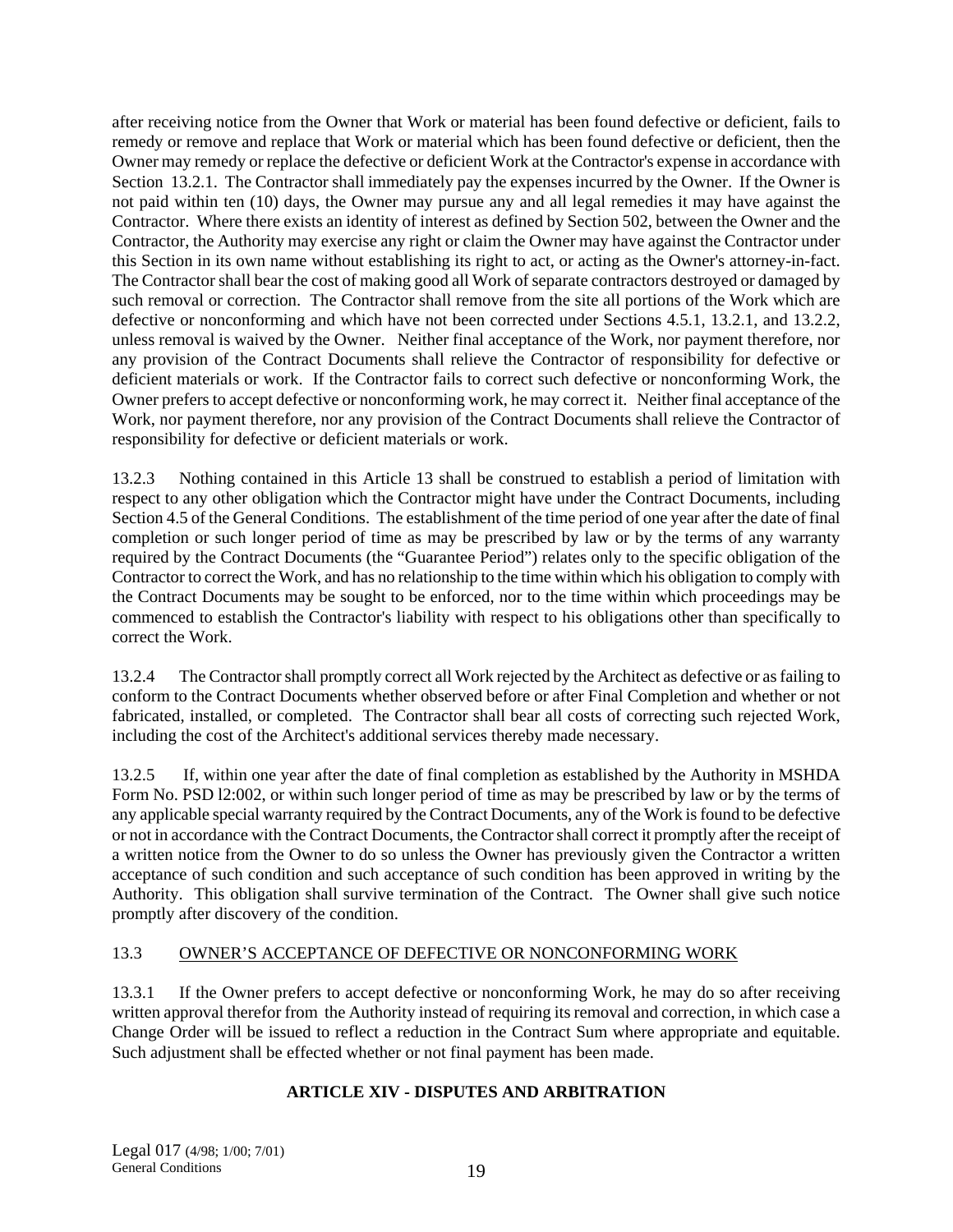### 14.1 DISPUTES OVER PROPER PERFORMANCE OF THE WORK

14.1.1 All disputes, claims, or questions with respect to the proper performance of the Work shall be submitted to the Authority. The decision of the Authority shall be final and binding upon the Owner and the Contractor, and may be enforced in any court of competent jurisdiction.

## 14.2 DISPUTES OVER OTHER MATTERS

14.2.1 All disputes, claims, or questions between the Owner and the Contractor on matters other than the proper performance of the Work may be submitted to arbitration in accordance with the Construction Industry Rules of the American Arbitration Association then pertaining. The decision pursuant to any arbitration shall be binding upon the parties hereto if accepted by the Authority in writing, and may be enforced in any court of competent jurisdiction. The cost of such arbitration shall be borne equally by the Owner and the Contractor and such expenses incurred by the Contractor shall not be subject to reimbursement.

## 14.3 CONTINUATION OF THE WORK

14.3.1 In the event of a claim, dispute or any other matters in question arising out of, or relating to this Contract or the breach thereof, except for Owner's refusal to pay the Contractor, upon request of the Authority, such amount as has been previously approved by the Authority, the Contractor warrants that it will carry on the Work and maintain the progress schedule during any proceedings to settle the dispute, unless otherwise agreed by the Contractor and the Owner in writing and approved in writing by the Authority.

## **ARTICLE XV - EMPLOYMENT PRACTICES**

### 15.1. PROVISIONS REQUIRED BY FEDERAL LAW

15.1.1 The Development to be constructed pursuant to the Contract is or will receive assistance from the U.S. Department of Housing and Urban Development. Attached to and made a part of these General Conditions are the Davis-Bacon Prevailing Wage Determination (Exhibit A-GC); the Federal Labor Standards Provisions (HUD Form 4010)(Exhibit B-GC); the Equal Opportunity Clause (Executive Order No. 11246)(Exhibit C-GC); and the "Section 3 Clause" (Exhibit D-GC), all of which are required to be included in the Contract as a condition of receiving such assistance. Other provisions of this Article are required as a condition of the Owner's receiving a mortgage loan from the Authority. The Contractor agrees to comply with all applicable employment practices and other requirements as set forth in this Article and in Exhibits A-GC, B-GC, C-GC and D-GC. Contractor agrees and understands that Contractor is responsible for complying with all applicable federal requirements, including any new or additional requirements that may not be specifically expressed in this Article or the Exhibits to these General Conditions.

### 15.2 INCLUSION OF PROVISIONS IN SUBCONTRACTS

15.2.1 The Contractor agrees to include the provisions of this Article, including Exhibits B-GC, C-GC and D-GC, in all subcontracts entered into in connection with the construction of the Development.

# 15.3. AUTHORITY EQUAL EMPLOYMENT OPPORTUNITY

15.3.1 During the performance of this Contract, the Contractor agrees as follows:

a. The Contractor will not discriminate against any employee or applicant for employment because of race, color, religion, sex, national origin, age, height, weight, handicap, arrest record or marital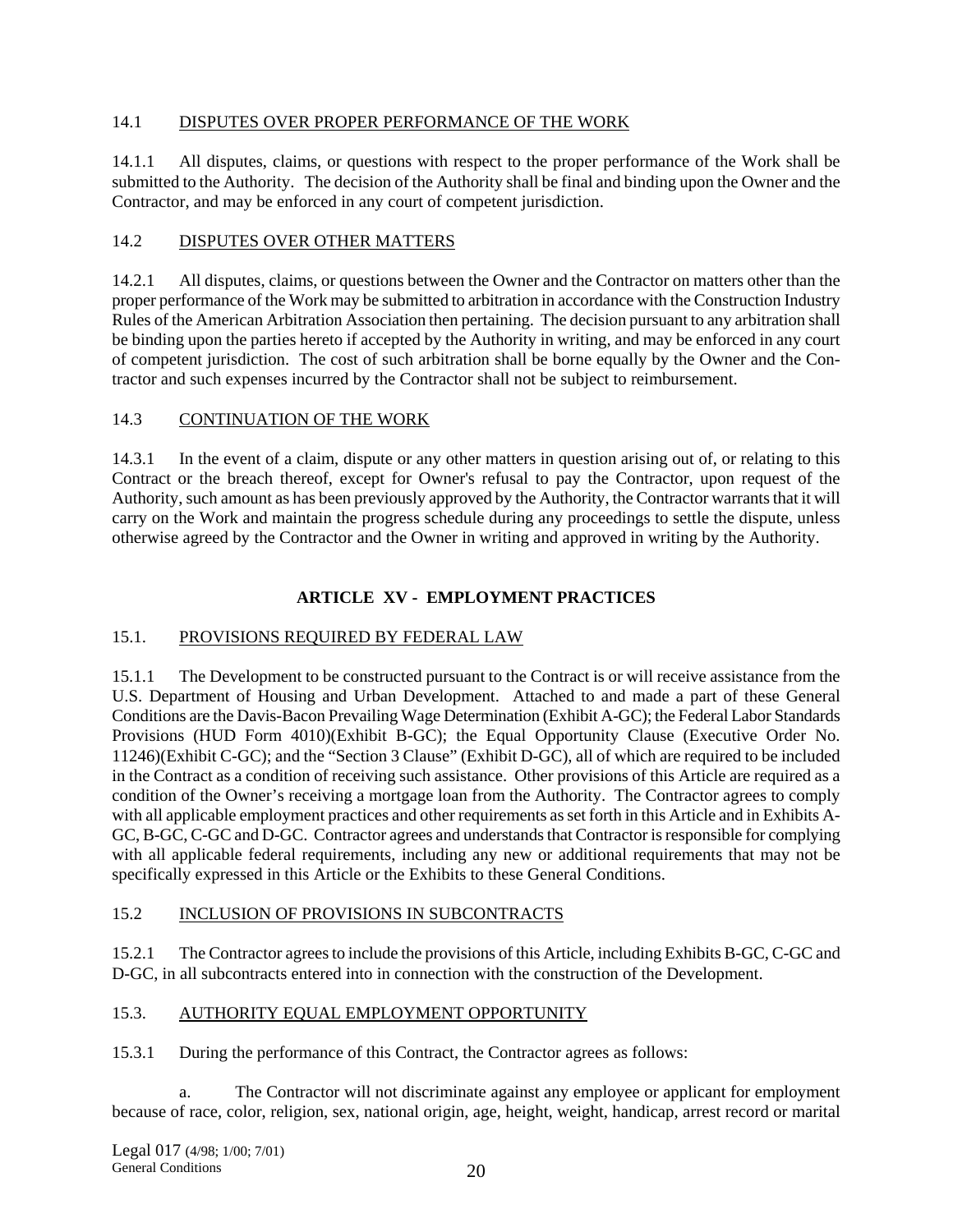status. The Contractor will take affirmative action to ensure that applicants are employed, and that employees are treated during employment, without regard to their race, color, religion, sex, national origin, age, height, weight, handicap, arrest record or marital status. Such action shall include, but not be limited to, the following: employment, upgrading, demotion, or transfer, recruitment, or recruitment advertising, lay-off or termination; rates of pay or other forms of compensation; and selection for training, including apprenticeship. The Contractor agrees to post in conspicuous places, available to employees and applicants for employment, notices to be provided by or at the direction of the Authority setting forth the provisions of this Equal Opportunity Clause.

b. The Contractor will, in all solicitations or advertisements for employees placed by or on behalf of the Contractor, state that all qualified applicants will receive consideration for employment without regard to race, color, religion, sex, national origin, age, height, weight, handicap, arrest record or marital status.

c. The Contractor will send to each labor union or representative of workers with which he has a collective bargaining agreement or other Contract or understanding, a notice to be provided by or at the direction of the Authority advising the said labor union or worker's representative of the Contractor's commitments under this section, and shall post copies of the notice in conspicuous places available to employees and applicants for employment.

d. The Contractor will comply with all of the Authority's Equal Employment Opportunity and Affirmative Action Plan Compliance Reporting Requirements as established by the Authority's Director of Equal Employment Opportunity/Fair Housing and the provisions of the Authority approved Equal Employment Opportunity Plan attached as Exhibit E of the Construction Contract.

e. The Contractor will comply with all pertinent provisions of Executive Order No. 11246 of September 24, 1965.

f. The Contractor will include the provisions of Sections (a) through (e) in every subcontract or purchase order unless exempted by the rules, regulations, or orders of the Secretary of Labor issued pursuant to Section 204 of Executive Order No. 11246 of September 24, 1965, so that such provisions will be binding upon each subcontractor or vendor. The Contractor will take such action with respect to any subcontract or purchase order as the Authority may direct as a means of enforcing such provisions including sanctions for noncompliance.

15.3.2. a. The goals and timetables for minority and female participation, expressed in percentage terms for the Contractor's aggregate work force in each trade on all Work in the covered area are set forth in Exhibit E of the Construction Contract.

b. The following definition and specifications shall be included in all construction contracts or subcontracts in excess of \$10,000.00 to be performed in the geographical area designated in Exhibit E of the Construction Contract.

(1) As used in these specifications, minority includes:

(a) Black (all persons having origins in any of the Black African racial groups not of Hispanic origin);

(b) Hispanic (all persons of Mexican, Puerto Rican, Cuban, Central or South American or other Spanish Culture or origin, regardless of race);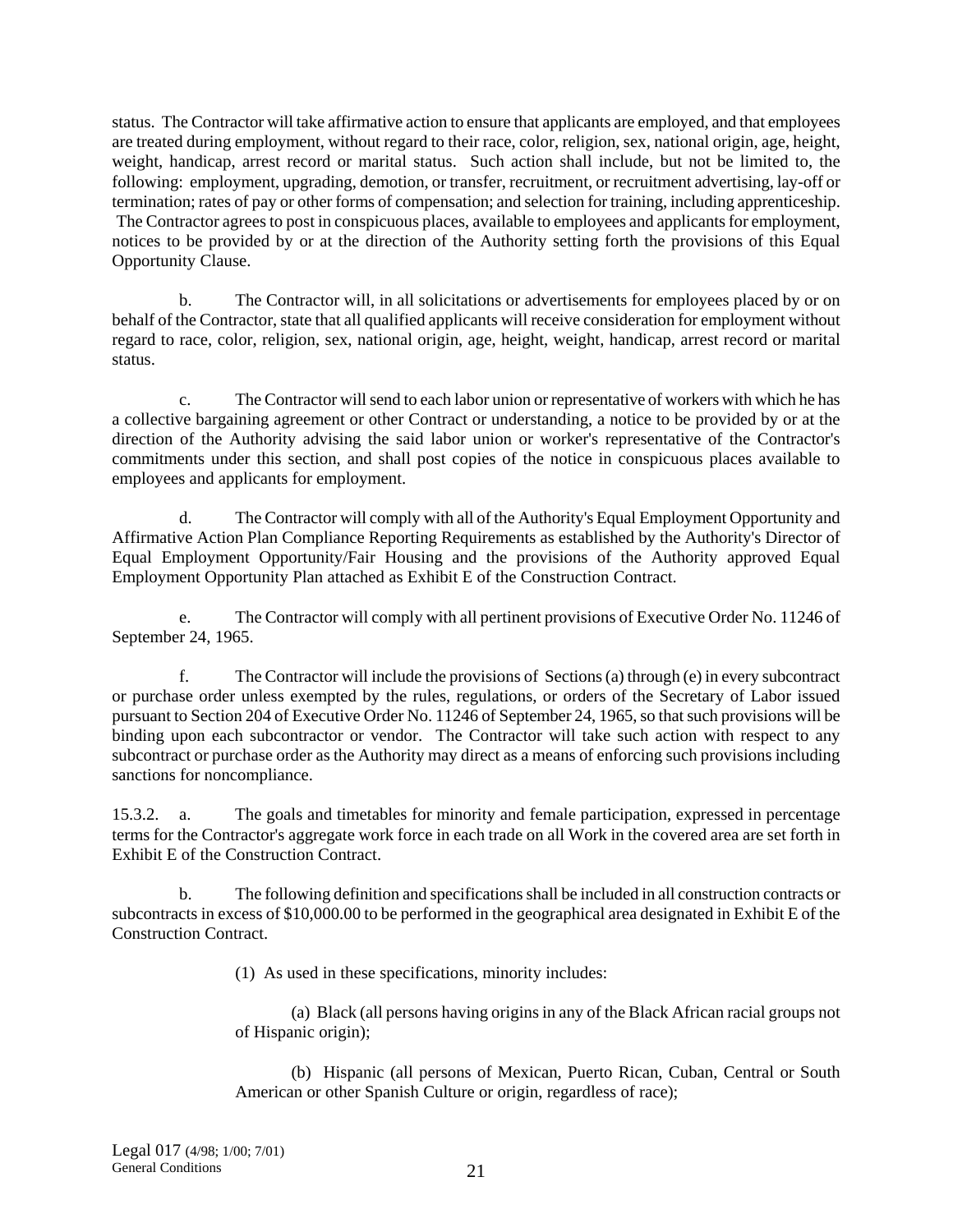(c) Asian and Pacific Islander (all person having origins in any of the original peoples of the Far East, Southeast Asia, the Indian Subcontinent, or the Pacific Islands); and

(d) American Indian or Alaskan Native (all persons having origins in any of the original peoples of North America and maintaining identifiable tribal affiliations through membership and participation or community identification).

(2) Whenever the Contractor, or any Subcontractor at any tier, subcontracts a portion of the Work involving any construction trade, it shall physically include in each subcontract in excess of \$10,000.00 the provisions of these specifications and that portion of Exhibit E of the Construction Contract which contains the applicable goals for minority and female participation and which is set forth in the solicitations from which this Contract resulted.

(3) The Contractor shall implement the specific affirmative action standards provided in Sections 6(a) through (p) of these specifications and those contained in Exhibit E of the Construction Contract. The goals set forth in the solicitation from which this Contract resulted are expressed as percentages of the total hours of employment and training of minority and female utilization the Contractor should reasonably be able to achieve in each construction trade in which it has employees in the covered area. The Contractor is expected to make substantially uniform progress toward its goals in each craft during the period specified.

(4) Neither the provisions of any collective bargaining agreement, nor the failure by a union with whom the Contractor has a collective bargaining agreement, to refer either minorities or women shall excuse the Contractor's obligations under this Agreement.

(5) In order for the nonworking training hours of apprentices and trainees to be counted in meeting the goals, such apprentices and trainees must be employed by the Contractor during the training period, and the Contractor must have made a commitment to employ the apprentices and trainees at the completion of their training, subject to the availability of employment opportunities. Trainees must be trained pursuant to training programs approved by the U.S. Department of Labor.

(6) The Contractor shall take specific affirmative actions to ensure equal employment opportunity. The evaluation of the Contractor's compliance with these specifications shall be based upon its effort to achieve maximum results from its actions. The Contractor shall document these efforts fully, and shall implement affirmative action steps at least as extensive as the following:

> (a) Ensure and maintain a working environment free of harassment, intimidation, and coercion at all sites, and in all facilities at which the Contractor's employees are assigned to work. The Contractor, where possible, will assign two or more women to each construction project. The Contractor shall specifically ensure that all foremen, superintendents, and other on-site supervisory personnel are aware of and carry out the Contractor's obligation to maintain such a working environment, with specific attention to minority or female individuals working at such sites or in such facilities.

> (b) Establish and maintain a current list of minority and female recruitment sources, provide written notification to minority and female recruitment sources and to community organization when the Contractor or its unions have employment opportunities available, and maintain a record of the organizations' responses.

> (c) Maintain a current file of the names, addresses and telephone numbers of each minority and female off-the-street applicant and minority or female referral from a union, a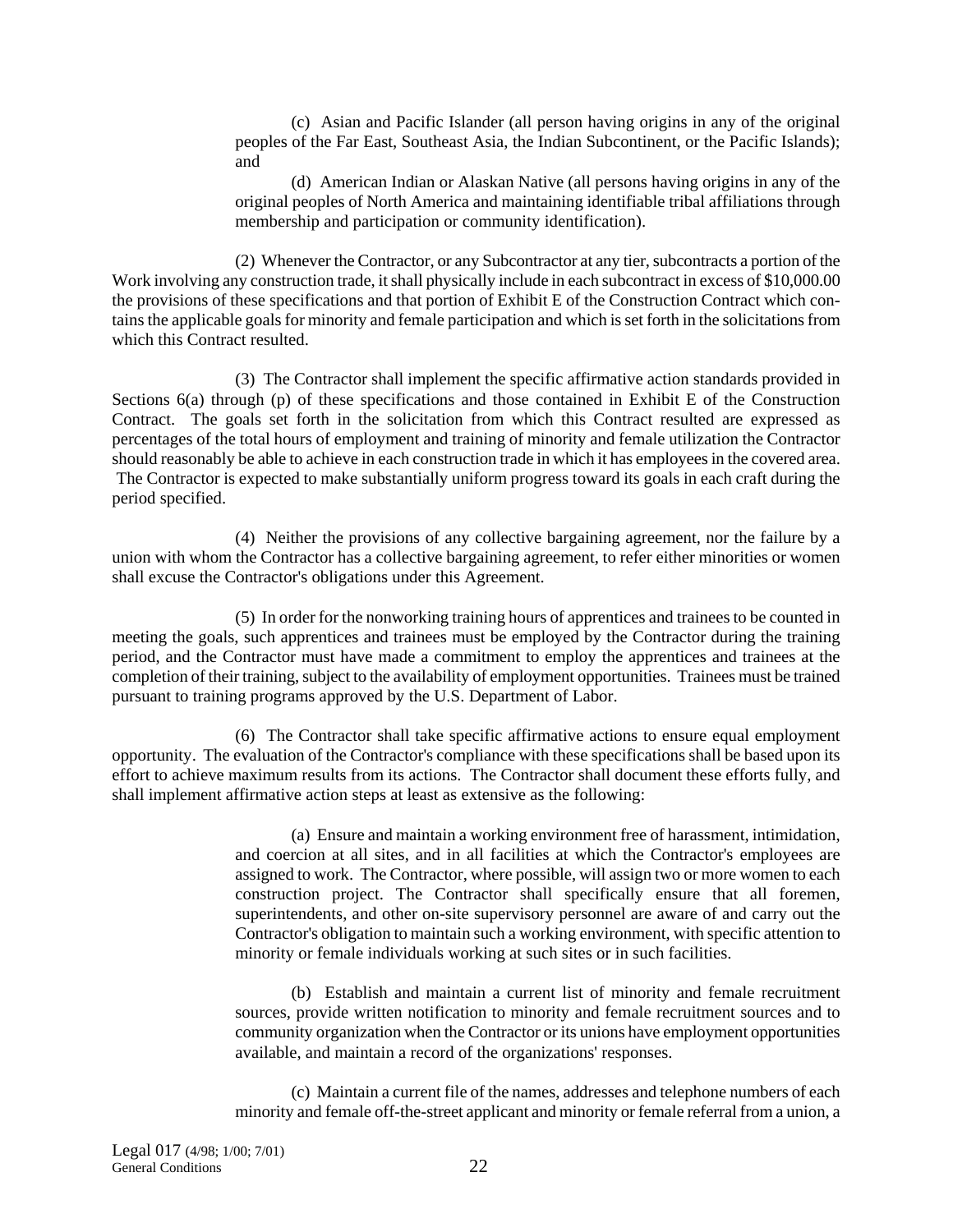recruitment source of community organization and of what action was taken with respect to each such individual. If such individual was sent to the union hiring hall for referral and was not referred back to the Contractor by the union or, if referred, not employed by the Contractor, this shall be documented in the file with the reason therefor, along with whatever additional actions the Contractor may have taken.

(d) Provide immediate written notification to the Authority's Director of Equal Employment Opportunity/Fair Housing when the union or unions with which the Contractor has a collective bargaining agreement has not referred to the Contractor a minority person or woman sent by the Contractor, or when the Contractor has other information that the union referral process has impeded the Contractor's efforts to meet its obligations.

(e) Develop on-the-job training opportunities and/or participate in training programs for the area which expressly include minorities and women, including upgrading programs and apprenticeship and trainee programs relevant to the Contractor's employment needs, especially those programs funded or approved by the Department of Labor. The Contractor shall provide notice of these programs to the sources compiled under Section  $15.3.2.b(6)(b)$ .

(f) Disseminate the Contractor's Equal Employment Opportunity ("EEO") policy by providing notice of the policy to unions and training programs and requesting their cooperation in assisting the Contractor in meeting its EEO obligations; by including it in any policy manual and collective bargaining agreement; by publicizing it in the company newspaper, annual report, etc.; by specific review of the policy with all management personnel and with all minority and female employees at least once a year; and by posting the company EEO policy on bulletin boards accessible to all employees at each location where the Work is performed.

(g) Review, at least annually, the company's EEO policy and affirmative action obligations under these specifications with all employees having any responsibility for hiring, assignment, layoff, termination or other employment decisions including specific review of these items with onsite supervisory personnel such as Superintendents, General Foreman, etc., prior to the initiation of construction work at any job site. A written record shall be made and maintained identifying the time and place of these meetings, persons attending, subject matter discussed, and disposition of the subject matter.

(h) Disseminate the Contractor's EEO policy externally by including it in any advertising in the news media, specifically including minority and female news media, and providing written notification to and discussing the Contractor's EEO policy with other Contractors and Subcontractors with whom the Contractor does or anticipates doing business.

(i) Direct its recruitment efforts, both oral and written, to minority, female and community organizations, to schools with minority and female students and to minority and female recruitment and training organizations serving the Contractor's recruitment area and employment needs. No later than one month prior to the date for the acceptance of applications for apprenticeship or other training by any recruitment source, the Contractor shall send written notification to organizations such as the above, describing the openings, screening procedures, and tests to be used in the selection process.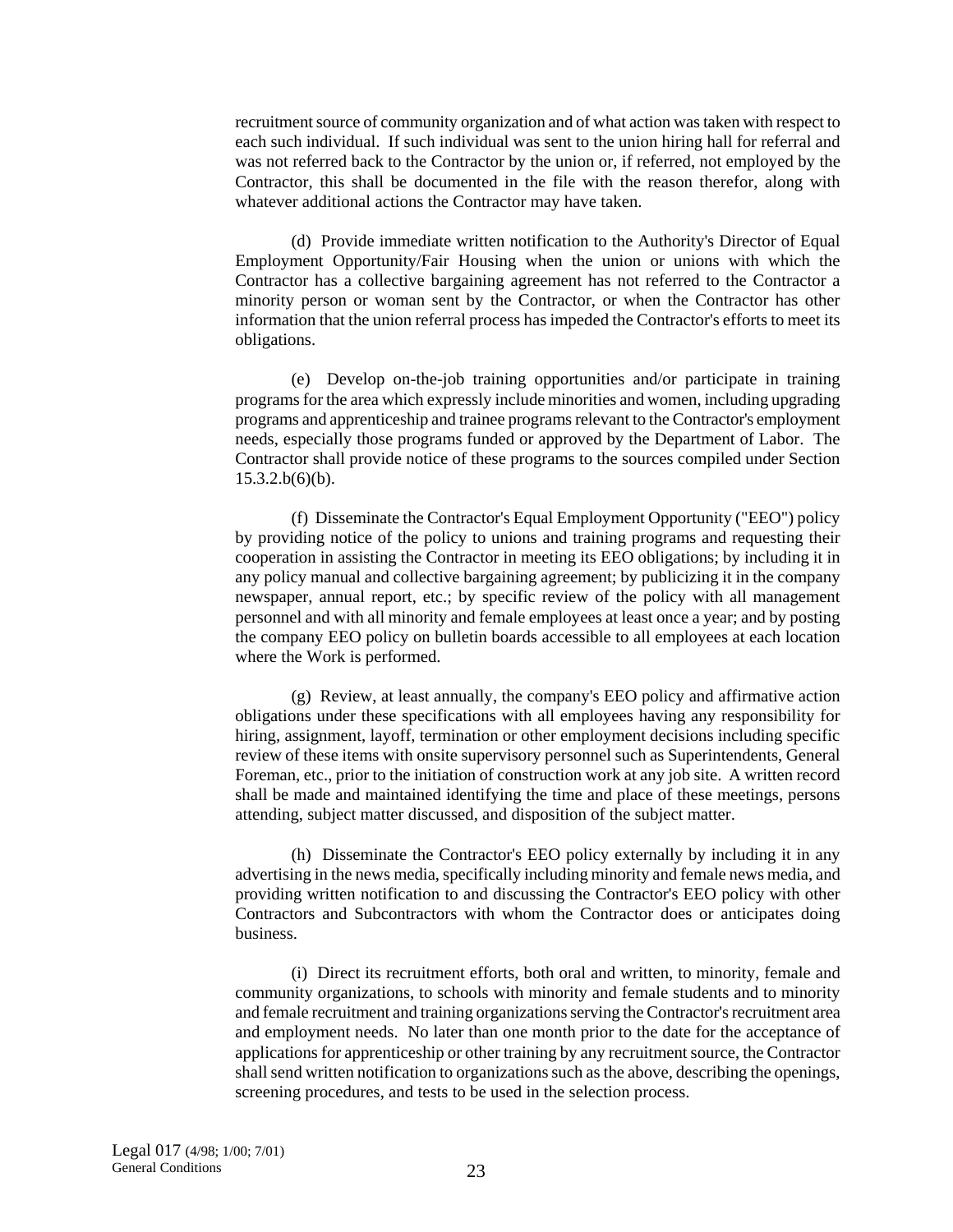(j) Encourage present minority and female employees to recruit other than minority persons and women and, where reasonable, provide after school, summer and vacation employment to minority and female youth both on the site and in other areas of a Contractor's work force.

(k) Validate all tests and other selection requirements where there is an obligation to do so under 41 CFR Part 60-3.

(l) Conduct, at least annually, an inventory and evaluation at least of all minority and female personnel for promotional opportunities and encourage these employees to seek or to prepare for, through appropriate training, etc., such opportunities.

(m) Ensure that seniority practices, job classifications, work assignments and other personnel practices, do not have a discriminatory effect by continually monitoring all personnel and employment related activities to ensure that the EEO policy and the Contractor's obligations under these specifications are being carried out.

(n) Ensure that all facilities and company activities are nonsegregated except that separate or single-user toilet and necessary changing facilities shall be provided to assure privacy between the sexes.

(o) Document and maintain a record of all solicitations of offers for subcontracts from minority and female construction contractors and suppliers, including circulation of solicitations to minority and female contractor associations and other business associations.

(p) Conduct a review, at least annually, of all supervisor's adherence to and performance under the Contractor's EEO policies and affirmative action obligations.

(7) Contractors are encouraged to participate in voluntary associations which assist in fulfilling one or more of their affirmative action obligations [Section 15.3.2.b(6)(a) through (p)]. The efforts of a contractor association, joint contractor-union, contractor-community, or other similar group of which the Contractor is a member and participant, may be asserted as fulfilling any one or more of its obligations under Section 15.3.2.b(6)(a) through (p) of these Specifications provided that the Contractor actively participates in the group, makes every effort to assure that the group has a positive impact on the employment of minorities and women in the industry, ensures that the concrete benefits of the program are reflected in the Contractor's minority and female work force participation, makes a good faith effort to meet its individual goals and timetables, and can provide access to documentation which demonstrates the effectiveness of actions taken on behalf of the Contractor. The obligation to comply, however, is the Contractor's, and the failure of such a group to fulfill an obligation shall not be a defense for the Contractor's noncompliance.

(8) A single goal for minorities and a separate single goal for women have been established. The Contractor, however, is required to provide equal employment opportunity and to take affirmative action for all minority groups, both male and female, and all women, both minority and nonminority. Consequently, the Contractor may be in violation of the Executive Order if a particular group is employed in a substantially disparate manner (for example, even though the Contractor has achieved its goals for women generally, the Contractor may be in violation of the Executive Order if a specific minority group of women is underutilized).

(9) The Contractor shall not use the goals and timetables or affirmative action standards to discriminate against any person because of race, color, religion, sex, or national origin.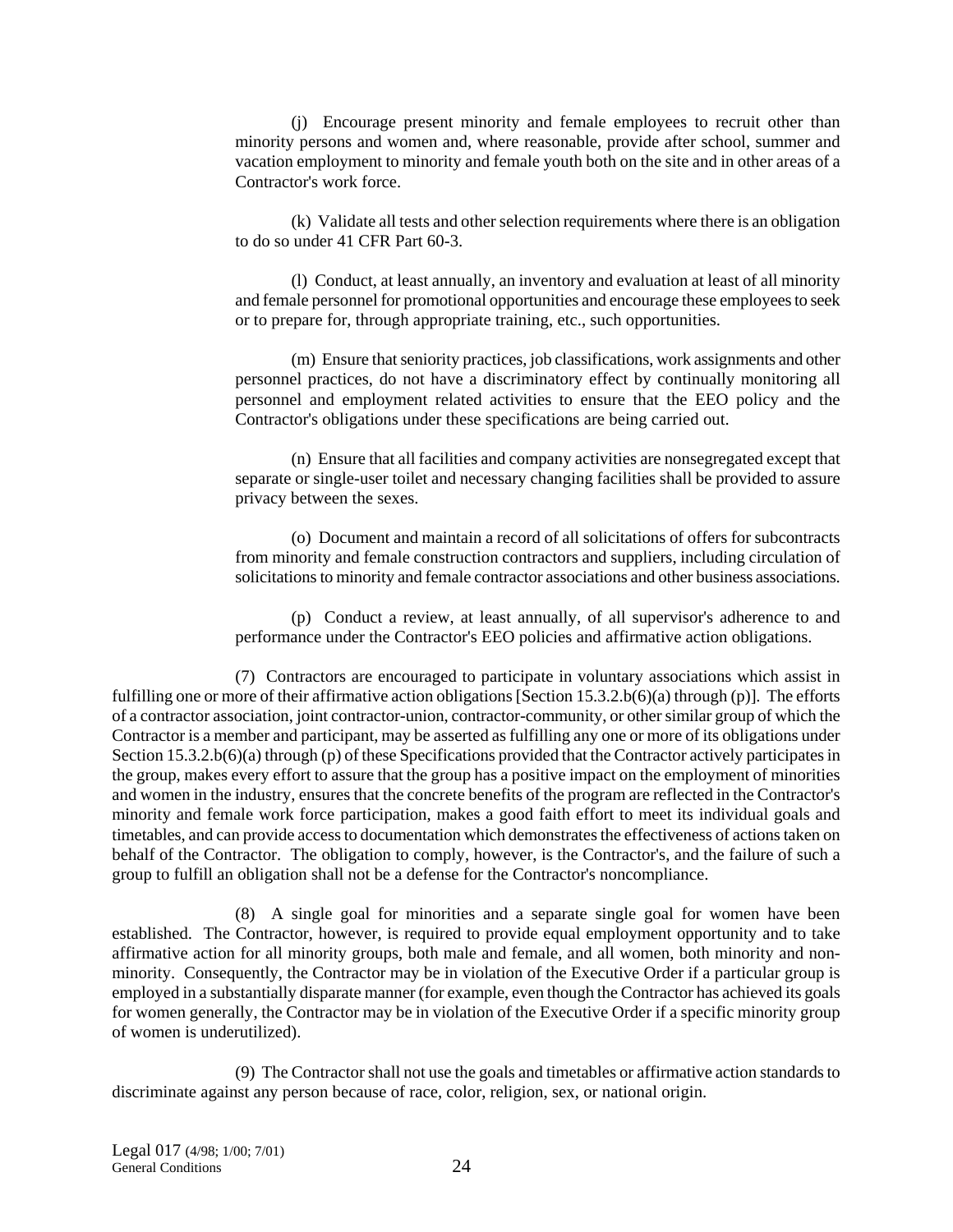(10) The Contractor shall not knowingly enter into any Subcontract with any person or firm debarred from Government contracts pursuant to Executive Order No. 11246 or other State or Federal statute or regulation relating to Equal Employment Opportunity.

(11) The Contractor shall carry out such sanctions and penalties for violation of these specifications and of the Equal Opportunity Clause, including suspension, termination and cancellation of existing subcontracts as may be imposed or ordered pursuant to this agreement and Executive Order No. 11246, as amended, and its implementing regulations, by the Office of Federal Contract Compliance Programs. Any Contractor who fails to carry out such sanctions and penalties shall be in violation of these specifications.

(12) The Contractor, in fulfilling its obligations under these specifications, shall implement specific affirmative action steps, at least as extensive as those standards prescribed in Section 15.3.2.b(6), so as to achieve maximum results from its efforts to ensure Equal Employment Opportunity.

(13) The Contractor shall designate a responsible official to monitor all employment related activity to ensure that the company EEO policy is being carried out, to submit reports relating to these provisions as may be required by the Authority and to keep records. Records shall at least include for each employee the name, address, telephone numbers, construction trade, union affiliation, if any, employee identification number when assigned, social security number, race, sex, status (e.g. mechanic, apprentice trainee, helper, or laborer), dates of changes in status, hours worked per week in the indicated trade, rate of pay, and locations at which the Work was performed. Records shall be maintained in an easily understandable and retrievable form; however, to the degree that existing records satisfy this requirement, contractors shall not be required to maintain separate records.

(14) Nothing herein provided shall be construed as a limitation upon the application of other laws which establish different standards of compliance or upon the application of requirements for the hiring of local or other area residents (e.g., those under the Public Works Employment Act of 1977 and the Community Development Block Grant Program).

15.3.3 In addition to compliance with the requirements set forth in Sections 15.3.1 and 15.3.2 of of these General Conditions, the Contractor agrees to utilize his best efforts in successfully implementing the provisions of the Equal Employment Opportunity Plan attached as Exhibit E of the Construction Contract. In order to establish a standard of reviewing a contractor's performance in meeting the Equal Employment Opportunity Plan in Exhibit E of the Construction Contract, the Authority will use the following definition of non-awardable contractors:

a. Any contractor who fails either to meet the established affirmative action goals for the employment of minority skilled trades persons or minority business enterprises on a MSHDA financed housing project or to demonstrate a good faith effort to achieve these goals, as determined by the Authority's Director of Equal Employment Opportunity/Fair Housing based on a review of the contractor's performance with respect to the Authority-financed housing project, shall be considered non-awardable for a period of two years. The period of two years is defined as: two calendar years following the date of 95% completion of the housing project in which the affirmative action goals are not met.

b. Any contractor who fails either to meet the established affirmative action goals for the employment of female skilled trades persons or female business enterprises on a MSHDA financed housing project or to demonstrate a good faith effort to achieve these goals, as determined by the Authority's Director of Equal Employment Opportunity/Fair Housing based on a review of the contractor's performance with respect to the Authority-financed housing project, shall be considered non-awardable for a period of two years. The period of two years is defined as: two calendar years following the date of 95% completion of the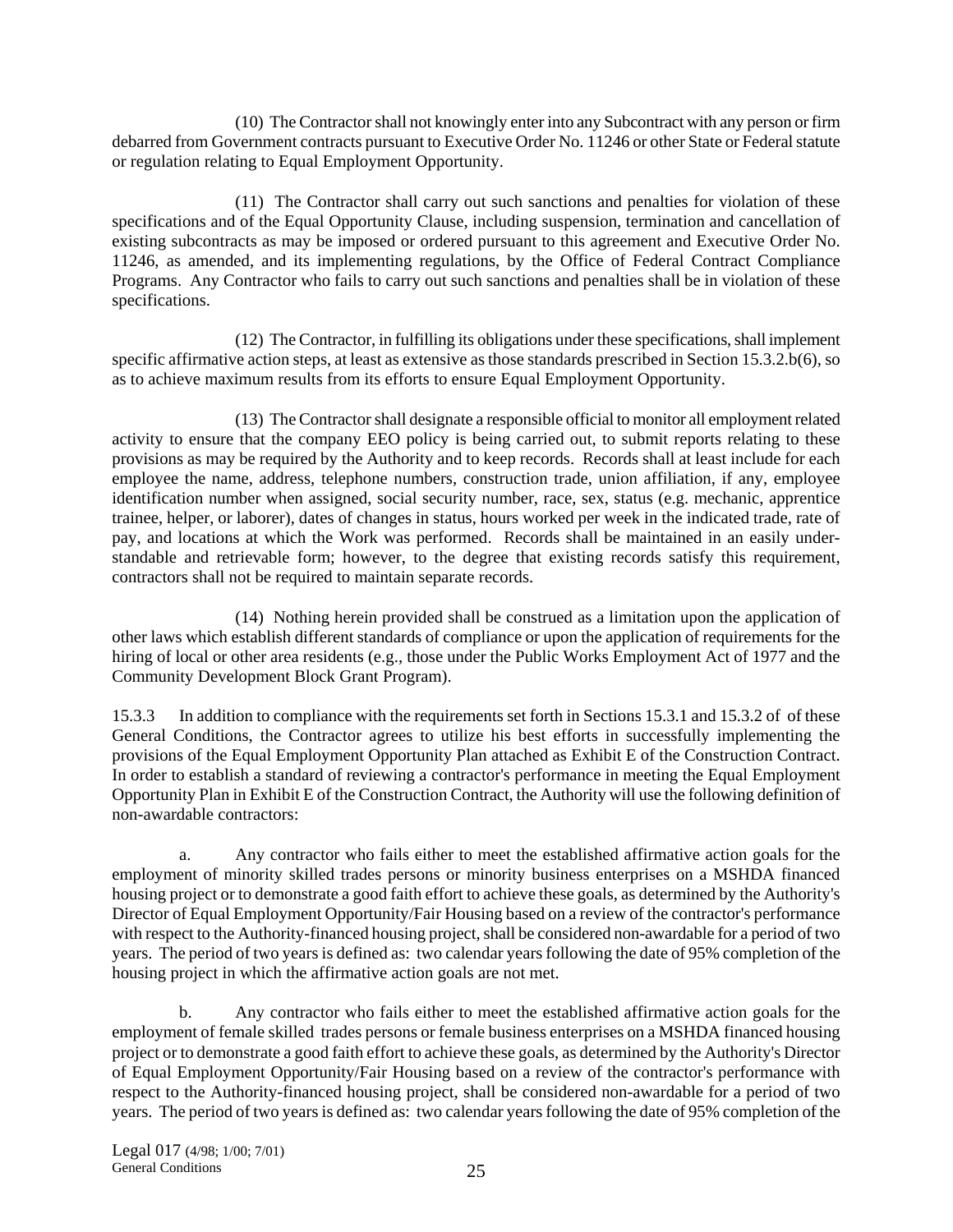housing project in which the affirmative action goals are not met.

c. If, upon evaluation by the Authority's Director of Equal Employment Opportunity/Fair Housing it is determined that the contractor took all feasible steps and made a good faith effort to achieve the affirmative action goals (including but not limited to, requesting assistance from the Equal Employment Opportunity/Fair Housing Office) then the contractor will remain awardable.

15.3.4 The Contractor will comply with the provisions of the Elliott-Larsen Civil Rights Act, Act No. 453 of the Public Acts of 1976 of the State of Michigan, as amended. If the Contractor was directed to do so by the Authority as part of the bid or negotiation of this Contract, the Contractor shall request each labor union or representative to furnish it with a written statement that such labor union or representative will not discriminate because of race, color, religion, sex, national origin, age, height, weight, handicap, arrest record or marital status, and that such labor union or representative either will affirmatively cooperate, within the limit of its legal and contractual authority, in the implementation of the policy and provisions of these Equal Employment Opportunity clauses or that it consents and agrees that recruitment, employment and the terms and conditions of employment under this Agreement, shall be in accordance with the purposes and provisions of these Equal Employment Opportunity clauses. If such labor union or representative fails or refuses to comply with such a request that it furnish such a statement, the Contractor shall promptly notify the State Civil Rights Commission of such failure or refusal.

15.3.5. If the State Civil Rights Commission finds that the Contractor has not complied with these Equal Employment Opportunity provisions, the Owner may, and shall, if directed by the Authority, consider such failure to comply to be a material breach of this Agreement. If the Authority directs the Owner to consider such non-compliance a material breach, the Owner shall take such action as is directed by the Authority.

15.3.6. If the Contractor ceases to perform the Work as a consequence of a default under Section 15.3.5, then, in addition to other rights of the Owner provided in this Agreement upon its breach by the Contractor, the Contractor will hold the Owner harmless against any additional expenses or costs incurred by the Owner or the Authority in completing the Work or in purchasing the services, materials, equipment or supplies contemplated by the Contract Documents, and the Owner, at the direction of the Authority, shall withhold payments from the Contractor in an amount sufficient for this purpose and recourse may be had against the Contractor's Assurance of Completion if necessary.

15.3.7. The Contractor will include the provisions of Sections 15.3.4 through 15.3.6 in every subcontract or purchase order in such manner that such provisions will be binding upon each subcontractor or vendor as to operations to be performed within the State of Michigan. The Contractor will take such action in enforcing such provisions of such subcontract or purchase order as the Authority may direct, including sanctions or remedies for noncompliance.

15.3.8 To the extent that any provision of this Section 15.3 is inconsistent or in conflict with any provision of Executive Order No. 11246 of September 24, 1965, the provisions of Executive Order No. 11246 of September 24, 1965 shall control. Notwithstanding the foregoing, whenever the standard or requirement contained in this Article is higher or greater than that contained in Executive Order No. 11246, the higher or greater standard shall be used.

# 15.4 ENFORCEMENT

15.4.1 The provisions of this Article may be enforced by the Owner, the Authority, the U.S. Department of Housing and Urban Development, the U.S. Department of Labor, and, to the extent permitted by law, any person intended to be benefitted by them. A breach of the provisions of this Article shall be considered a material breach of this Contract and shall give the Owner the right to terminate the Contractor. A breach of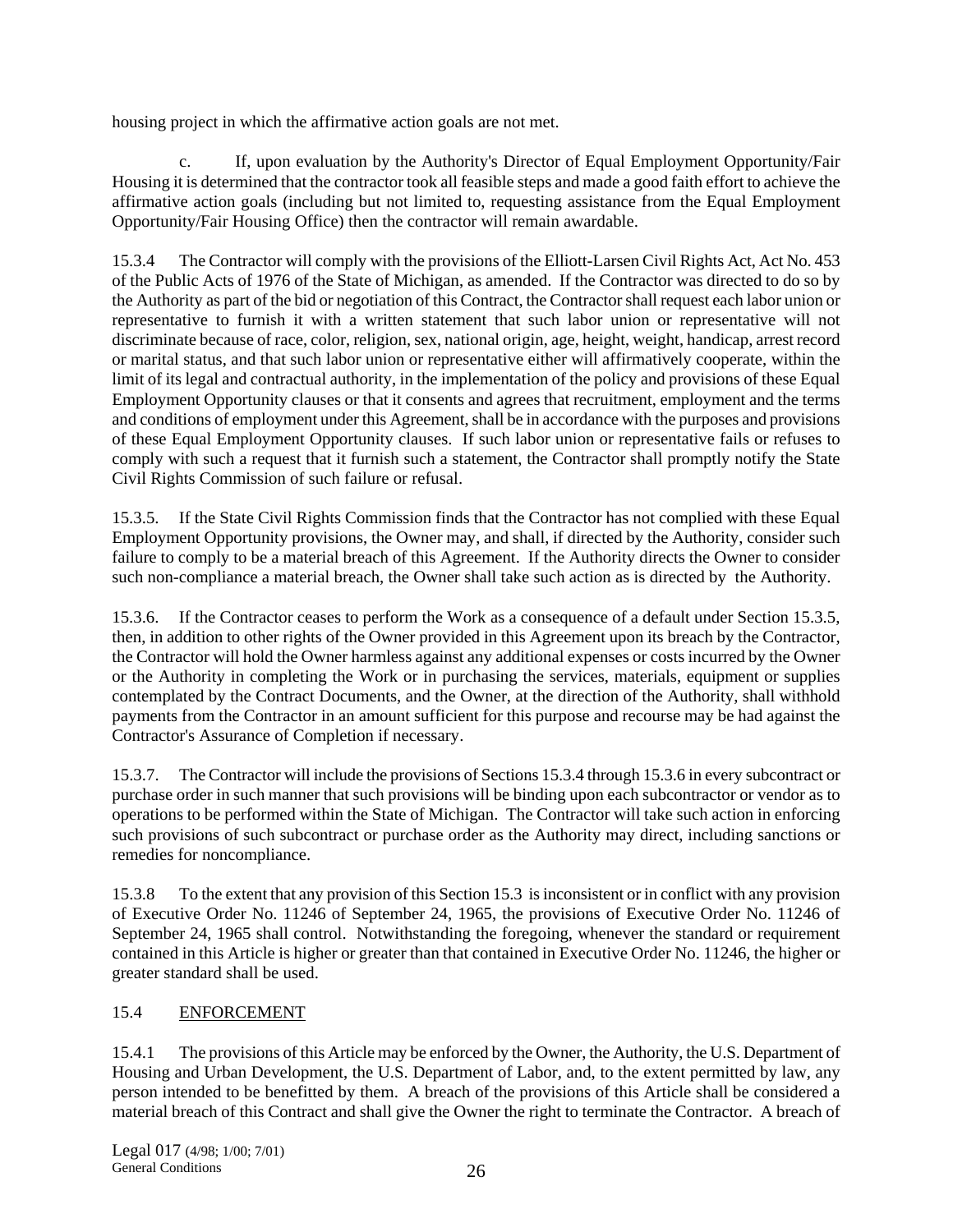the provisions of this Article may also result in the debarment of the Contractor from future participation in U.S. Government contracts under 29 CFR Part 98.

### **ARTICLE XVI - SUBCONTRACTS AND ASSIGNMENTS**

#### 16.1 SUBCONTRACTS

16.1.1 The Contractor shall not subcontract all of the Work without the prior written consent of the Owner and the Authority. The Contractor shall submit to the Owner and the Authority the names of the subcontractors to whom the Contractor proposes to subcontract any part of the Work, together with such information as to the qualifications and ability of such proposed subcontractors to perform the Work satisfactorily as the Authority may request. On request of the Authority, the Contractor shall submit to the Authority a copy of each Contract the Contractor shall make with such subcontractors. The Contractor shall not subcontract any Work to a subcontractor with regard to which the Contractor has received written notice of objection from the Authority provided that any such notice of objection must be received by the Contractor within ten (10) days of the receipt by the Authority of such subcontractor's name and qualifications. The Contractor shall be as fully responsible to the Owner and the Authority for the acts and omissions of the Contractor's subcontractors and all persons either directly or indirectly employed by such subcontractors as the Contractor. The Contractor shall cause and require provisions to be included in all subcontracts for any part of the Work, binding the subcontractors to comply with the terms of the Contract Documents insofar as applicable to the Work of such subcontractors.

## 16.2 SUBCONTRACTORS TO BE OBLIGATED TO OWNER AND AUTHORITY

16.2.1 The Contractor shall cause and require to be included in all subcontracts a provision for the benefit of the Owner and the Authority binding the subcontractors to remain bound by the subcontracts in the event the Contractor is replaced by another contractor pursuant to the terms of the Contract Documents.

### 16.3 INSPECTION OF SUBCONTRACTOR'S RECORDS IF IDENTITY OF INTEREST EXISTS.

16.3.1 The Contractor shall further cause and require to be included in all subcontracts a provision that representatives of the Authority shall have full and free access, during working hours, to all books of account and records of the subcontractor relating to the Work under this Agreement, including the right to make excerpts or transcripts from such books of account and records and related and supporting documents and statements, in the event that the Authority determines that there is an Identity of Interest, as defined in Section 502 hereof, between either the Owner or the Contractor and any such subcontractor.

### 16.4 SUBCONTRACT PROVISIONS

16.4.1 The Contractor shall, where applicable, include language to the following effect in all subcontracts and agreements with material suppliers:

Although an owner of the Contractor is a general partner of the Owner of the property for which the subcontractor (supplier) is furnishing work (material), this Contract is not entered into by the Contractor in his capacity as a general partner or agent of the Owner, but rather as an independent contractor. This Contract shall not be construed to constitute a contractual relationship between the Owner of the property and the subcontractor (supplier) nor shall the subcontractor (supplier) be relieved from any obligation to give the Owner "Notice of Furnishing."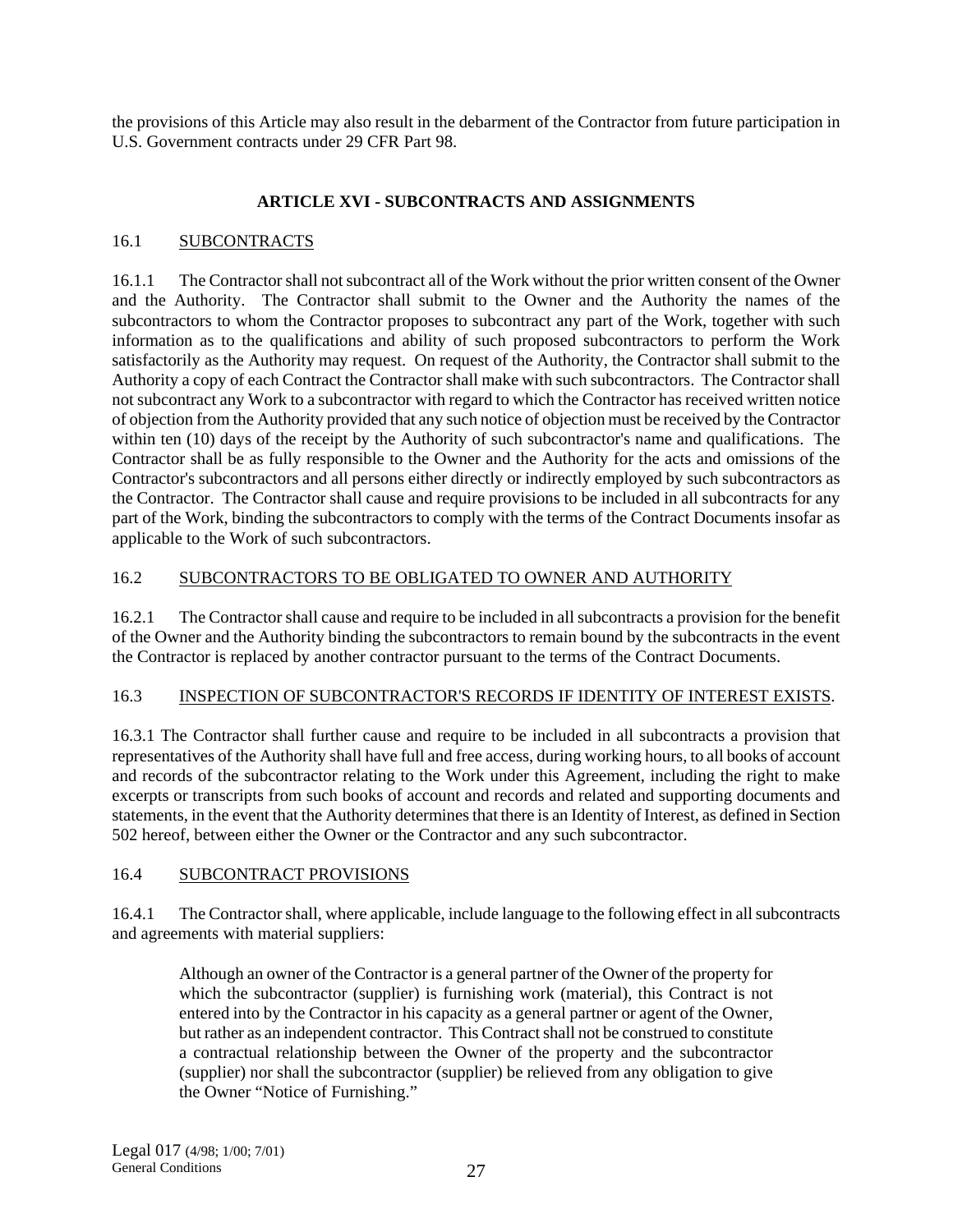#### 16.5 CONTRACTOR ASSISTANCE PROGRAM (CAP)

16.5.1 The Contractor shall cooperate with the Authority and any lender who makes a loan in connection with the Contractor Assistance Program ("CAP"), by making all payments due any Participating Subcontractor by check(s) jointly payable to the Participating Subcontractor and the designated CAP lender, provided the Participating Subcontractor has agreed in writing in advance to such joint payment with the designated CAP lender. A Participating Subcontractor is defined as a subcontractor who has secured a loan under CAP and the proceeds of the CAP loan were used or were intended to be used to pay for labor and/or materials provided by the subcontractor with respect to a specific Authority-related Contract.

16.5.2 The Contractor acknowledges that the CAP lenders will make or has made a loan to the Participating Subcontractor in reliance upon the Contractor's agreement to make all payments to Participating Subcontractors by check(s) made jointly payable to the Participating Subcontractor and the designated CAP lender.

16.5.3 In the event that the Contractor replaces or terminates employment of any Participating Subcontractor who has an outstanding balance on a CAP loan, and the Participating Subcontractor (or the subcontractor's assignee) has agreed in writing to such withholding, the Contractor agrees to withhold disbursement of any payments or monies owed to the subcontractor (or the subcontractor's assignee) until the CAP loan has been fully satisfied, unless the payment or payments are made by check(s) made jointly payable to the Participating Subcontractor and the CAP lender.

## **ARTICLE XVII - INSURANCE**

### 17.1. TYPE AND AMOUNT

17.1.1 The Contractor shall obtain and pay for and keep in effect from the inception of construction, or from such time as the Authority may require, the following insurance:

a. Broad Form Comprehensive General Liability Insurance covering the Contractor in the minimum amount of \$500,000/\$2,000,000 for bodily injury and \$100,000/\$200,000 for property damage. Such policy shall include contractual liability insurance applicable to the Contractor's obligations under Article 8 of the Construction Contract.

b. Workmen's Compensation and Employer's Liability Insurance covering the Contractor.

### 17.2 FORM, COMPANIES AND ORIGINAL POLICIES

17.2.1 The policies of such insurance shall be in force, shall be issued by companies qualified to do business in the State of Michigan and acceptable to the Authority, shall be in form and amount and with premium charges satisfactory to the Authority, shall provide that the Authority shall be given thirty (30) day advance written notice of the cancellation, expiration or termination of the policy or any material change in the coverage afforded thereunder, and a certificate of insurance which indicates that such a policy(ies) is in force shall be delivered to and deposited with the Authority prior to the initial closing. The cost of such insurance shall be included in the actual cost of construction as defined in Section 501.

### 17.3. UNINSURED CLAIMS

17.3.1 If any action by any person, firm or corporation is brought against the Owner or against the Contractor and the Owner for any alleged loss, damage or injury arising out of or in the consequence of the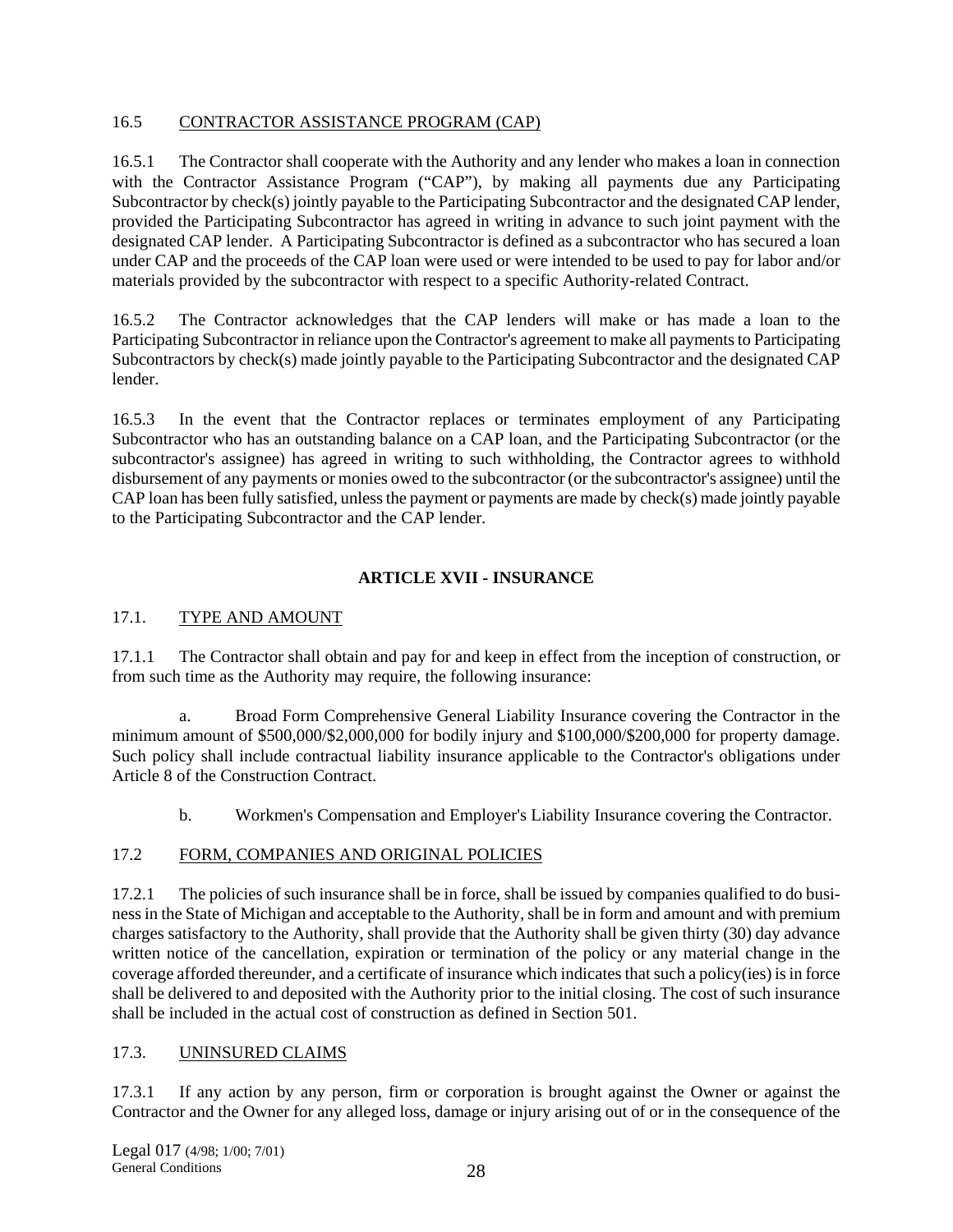performance or non-performance of this Agreement which, in the reasonable opinion of the Owner and the Authority, may not be covered by the contingent liability, public liability or property damage insurance policy, or, which together with other such actions or claims seeks a recovery in excess of the amount payable under such policies, the amount of such recovery sought or so much thereof as the Authority reasonably deems necessary may be withheld by the owner from any money due the Contractor until such time as the commencement of an action as security against such claims would be barred by law or until final adjudication or determination of such action by a court or other tribunal of competent jurisdiction. The Owner and the Authority in their discretion may permit the Contractor to substitute other satisfactory security in lieu of the monies so withheld. If the liability of the Owner or the Contractor, or both, shall be established in an action by final judgment or award of a court or other tribunal of competent jurisdiction, or if such recovery sought shall have been admitted by the Contractor to be valid, the Owner may pay such judgment, award or admitted recovery out of the monies retained by the Owner under the provision of this Article, and return the balance, if any, to the Contractor.

# **ARTICLE XVIII - MISCELLANEOUS PROVISIONS**

## 18.1 LAW OF THE PLACE

18.1.1 The Contract shall be governed by the laws of the State of Michigan.

### 18.2 SUCCESSORS AND ASSIGNS

18.2.1 The Owner and the Contractor each binds himself, his partners, successors, assigns and legal representatives of such other party in respect to all covenants, agreements and obligations contained in the Contract Documents. Neither party to the Contract shall assign the Contract or sublet it as a whole without the written consent of the other and the prior written consent of the Authority, nor shall the Contractor assign any monies due or to become due to him hereunder, without the prior written consent of the Owner and the Authority.

### 18.3 CLAIMS FOR DAMAGES

18.3.1 Should either party to the Contract suffer injury or damage to person or property because of any act or omission of the other party or of any of his employees, agents or others for whose acts he is legally liable, claim shall be made in writing to such other party within a reasonable time after the first observance of such injury or damage.

### 18.4 ROYALTIES AND PATENTS

18.4.1 The Contractor shall pay all royalties and license fees. He shall defend all suits or claims for infringement of any patent rights and shall save the Owner harmless from loss on account thereof, except that the Owner shall be responsible for all such loss when a particular design, process or the product of a particular manufacturer or manufacturers is specified, but if the Contractor has reason to believe that the design, process or product specified is an infringement of a patent, he shall be responsible for such loss unless he promptly gives such information to the Architect.

### 18.5 TESTS

18.5.1 If the Contract Documents, laws, ordinances, rules, regulations or orders of any public authority having jurisdiction require any portion of the Work to be inspected, tested, or approved, the Contractor shall give the Architect and the Authority timely notice of its readiness and of the date arranged so the Architect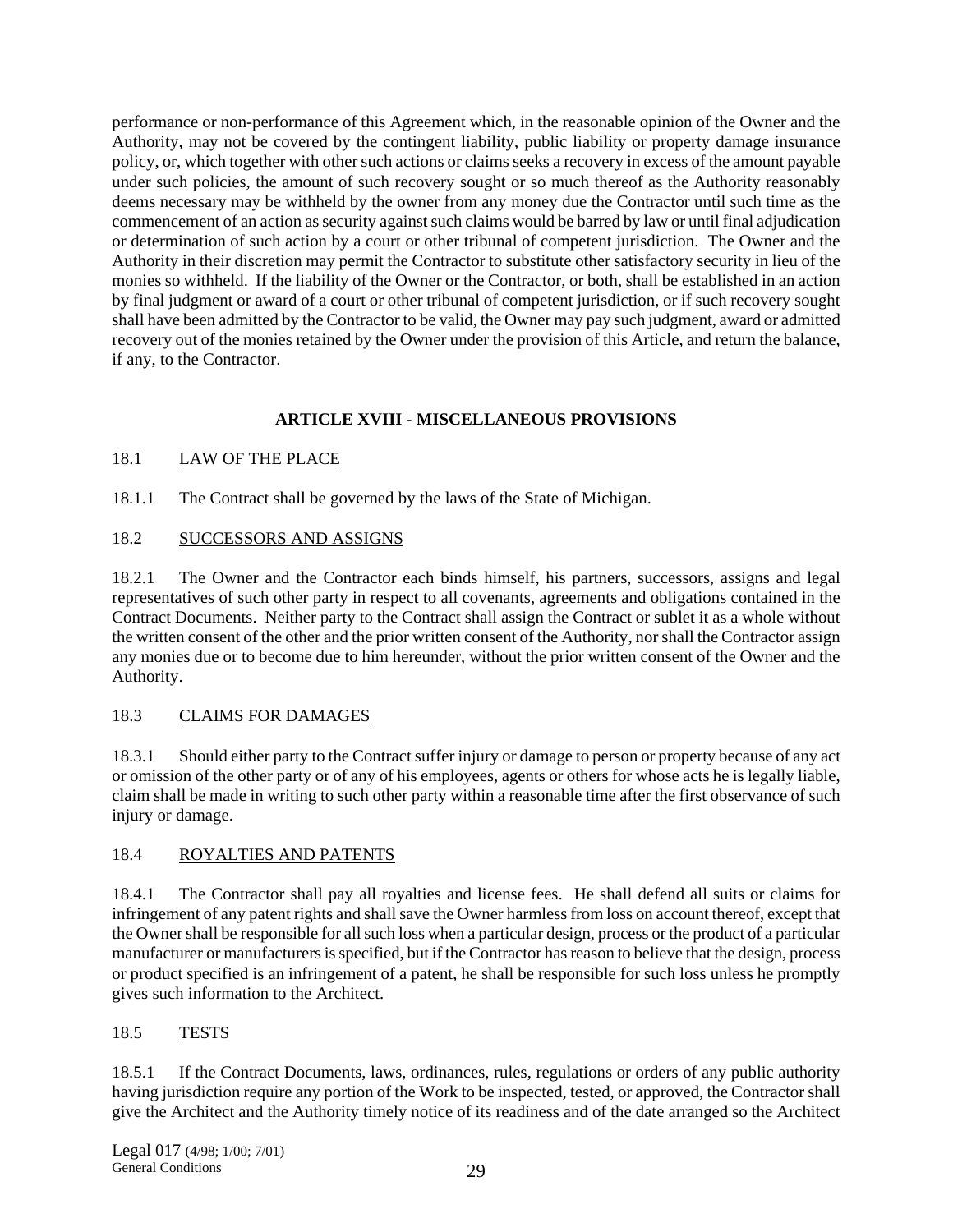and representatives of the Authority may observe such inspection, testing or approval. The Contractor shall bear all costs of such inspections, tests and approvals unless otherwise provided.

18.5.2 If after the commencement of the Work the Architect determines that any Work requires special inspection, testing or approval which Section 18.5.1 hereof does not include, upon written authorization from the Owner, he will instruct the Contractor to order such special inspection, testing or approval, and the Contractor shall give notice as in Section 18.5.1 hereof. If such special inspection or testing reveals a failure of the Work to comply (1) with the requirements of the Contract Documents or (2) with respect to the performance of the Work, with laws, ordinances, rules, regulations or orders of any public authority having jurisdiction, the Contractor shall bear all costs thereof, including the cost of Architect's additional services made necessary by such failure; otherwise the Owner shall bear such costs, and an appropriate Change Order shall be initiated.

18.5.3 Required certificates of inspection, testing or approval shall be secured by the Contractor and promptly delivered by him to the Architect and the Authority.

18.5.4 If the Architect is to observe the inspections, tests or approvals required by this Section 18.5, he will do so promptly and, where practicable, at the source of supply.

18.5.5 Neither the observations of the Architect in his Administration of the Construction Contract, nor inspections, tests or approvals by persons other than the Contractor shall relieve the Contractor from his obligations to perform the Work in accordance with the Contract Documents.

### 18.6 INTEREST

18.6.1 Any monies not paid when due to either party under this Contract shall bear interest at the legal rate in force in the State of Michigan.

### 18.7 JOB SIGN

18.7.1 The Contractor shall cause to be erected, in a conspicuous place on the Property and at his sole cost and expense, a sign identifying the Development, which sign shall comply with specifications therefor issued by the Authority.

#### 18.8 RIGHTS AND REMEDIES

18.8.1 The duties and obligations imposed by the Contract Documents and the rights and remedies available thereunder shall be in addition to and not a limitation of any duties, obligations, rights and remedies otherwise imposed or available by law.

18.8.2 No action or failure to act by the Owner, Architect or Contractor shall constitute a waiver of any right or duty afforded any of them under the Contract, nor shall any such action or failure to act constitute an approval of or acquiescence in any breach thereunder, except as may be specifically agreed in writing.

#### 18.9 SUBHEADINGS

18.9.1 All captions and subheadings in this document are intended for reference purposes only and shall have no effect upon the terms and conditions of this document.

#### \*\*\* LIMITED DIVIDEND HOUSING ASSOCIATION LIMITED PARTNERSHIP **(Owner)**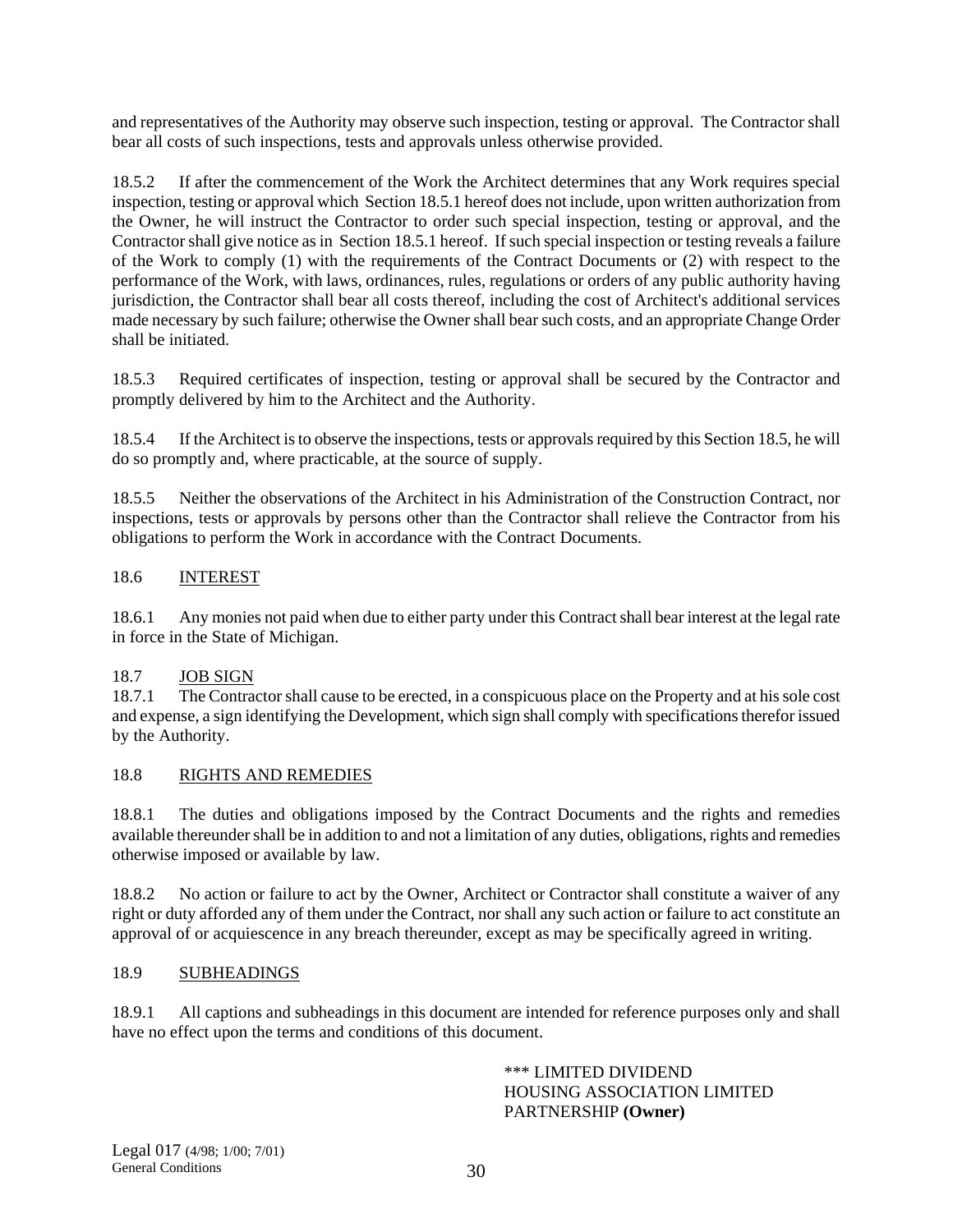Dated: \*\*\* By:

\*\*\* *(for individual GP)* Its: General Partner

By:\*\*\* *(for corporate or partnership GP)* Its: General Partner

 $By:$ 

\*\*\* Its: \*\*\*

\*\*\* **(General Contractor)**

By: \*\*\*

Its: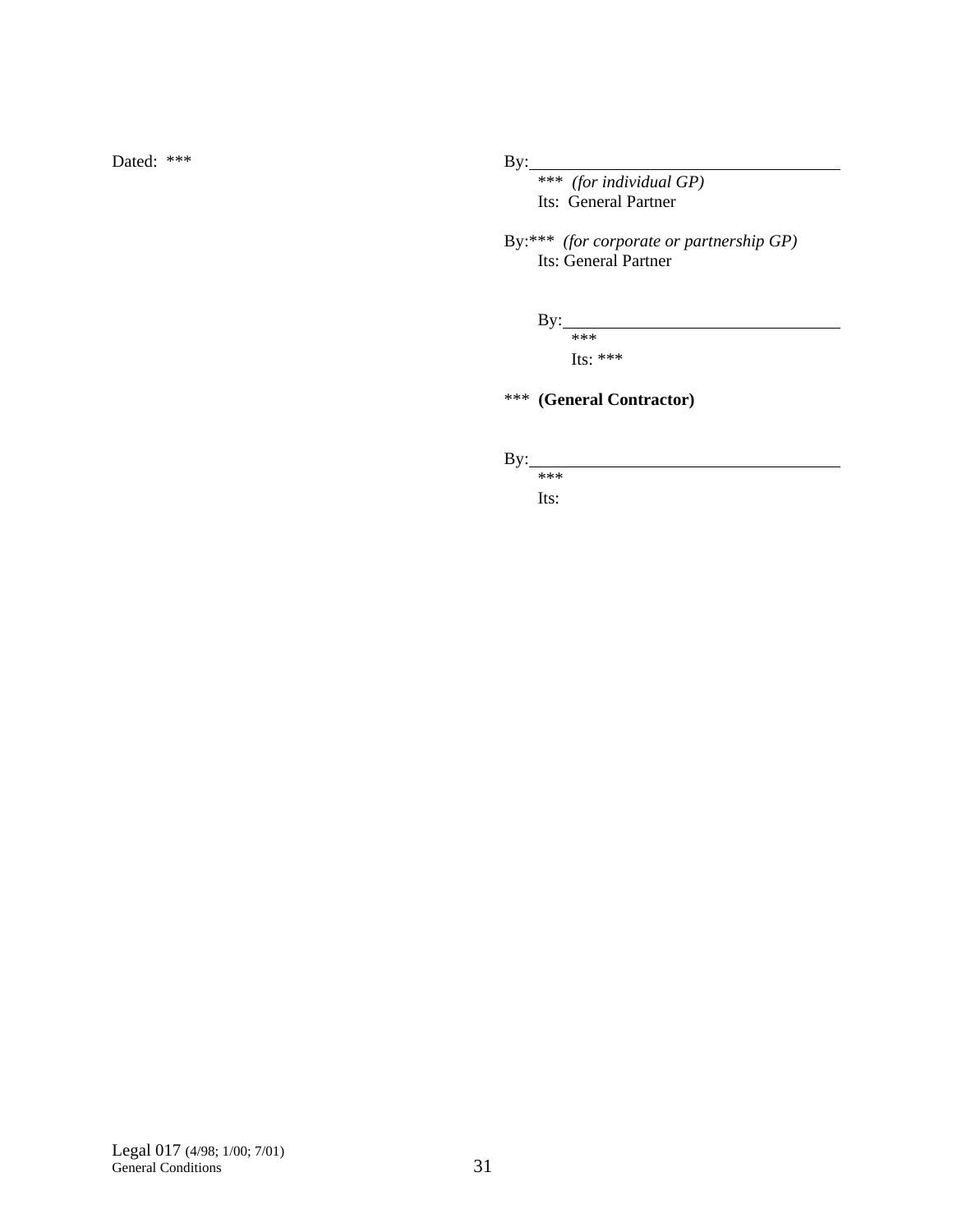# **EXHIBIT C-GC**

### FEDERAL EQUAL OPPORTUNITY CLAUSE (EXECUTIVE ORDER 11246)

During the performance of this Contract, the Contractor agrees as follows:

1. The Contractor will not discriminate against any employee or applicant for employment because of race, color, religion, sex, or national origin. The Contractor will take affirmative action to ensure that applicants are employed, and that employees are treated, during employment, without regard to their race, color, religion, sex or national origin. Such action shall include, but not be limited to the following: employment, upgrading, demotion, or transfer; recruitment or recruitment advertising; layoff or termination; rates of pay or other forms of compensation; and selection for training, including apprenticeship. The Contractor agrees to post in conspicuous places, available to employees and applicants for employment, notices to be provided by the contracting officer setting forth provisions of this nondiscrimination clause.

2. The Contractor will, in all solicitations or advertisements for employees placed by or on behalf of the Contractor, state that all qualified applicants will receive consideration for employment without regard to race, color, religion, sex, or national origin.

3. The Contractor will send to each labor union or representative of workers with which he has a collective bargaining agreement or other contract or understanding, a notice, to be provided by the agency contracting officer, advising the labor union or workers' representative of the Contractor's commitments under Section 202 of Executive Order No. 11246 of September 24, 1965, and shall post copies of the notice in conspicuous places available to employees and applicants for employment.

4 . The Contractor will comply with all provisions of Executive Order No.11246 of September 24, 1965, and of the rules, regulations, and relevant orders of the Secretary of Labor.

5 . The Contractor will furnish all information and reports required by Executive Order No. 11346 of September 24, 1965, and by the rules, regulations, and orders of the Secretary of Labor, or pursuant thereto, and will permit access to his books, records, and accounts by the contracting agency and the Secretary of Labor for purposes of investigation to ascertain compliance with such rules, regulations and orders.

6. In the event of the Contractor's noncompliance with the nondiscrimination clauses of this Contract or with any of such rules, regulations, or orders, this Contract may be canceled, terminated, or suspended in whole or in part and the contractor may be declared ineligible for further Government contracts in accordance with procedures authorized in Executive Order No. 11246 of September 24, 1965, and such other sanctions may be imposed and remedies invoked as provided in Executive Order No. 11246 of September 24, 1965, or by rule, regulation, or order of the Secretary of Labor, or as otherwise provided by law.

7 . The Contractor will include the provisions of Paragraphs (1) through (7) in every subcontract or purchase order unless exempted by rules, regulations, or orders of the Secretary of Labor issued pursuant to Section 204 of Executive Order No. 11246 of September 24, 1965, so that such provisions will be binding upon each subcontractor or vendor. The Contractor will take such action with respect to any subcontract or purchase order as the contracting agency may direct as a means of enforcing such provisions including sanctions for noncompliance: provided, however, that in the event the Contractor becomes involved in, or is threatened with litigation with a subcontractor or vendor as a result of such direction by the contracting agency, the Contractor may request the United States to enter into such litigation to protect the interests of the United States.